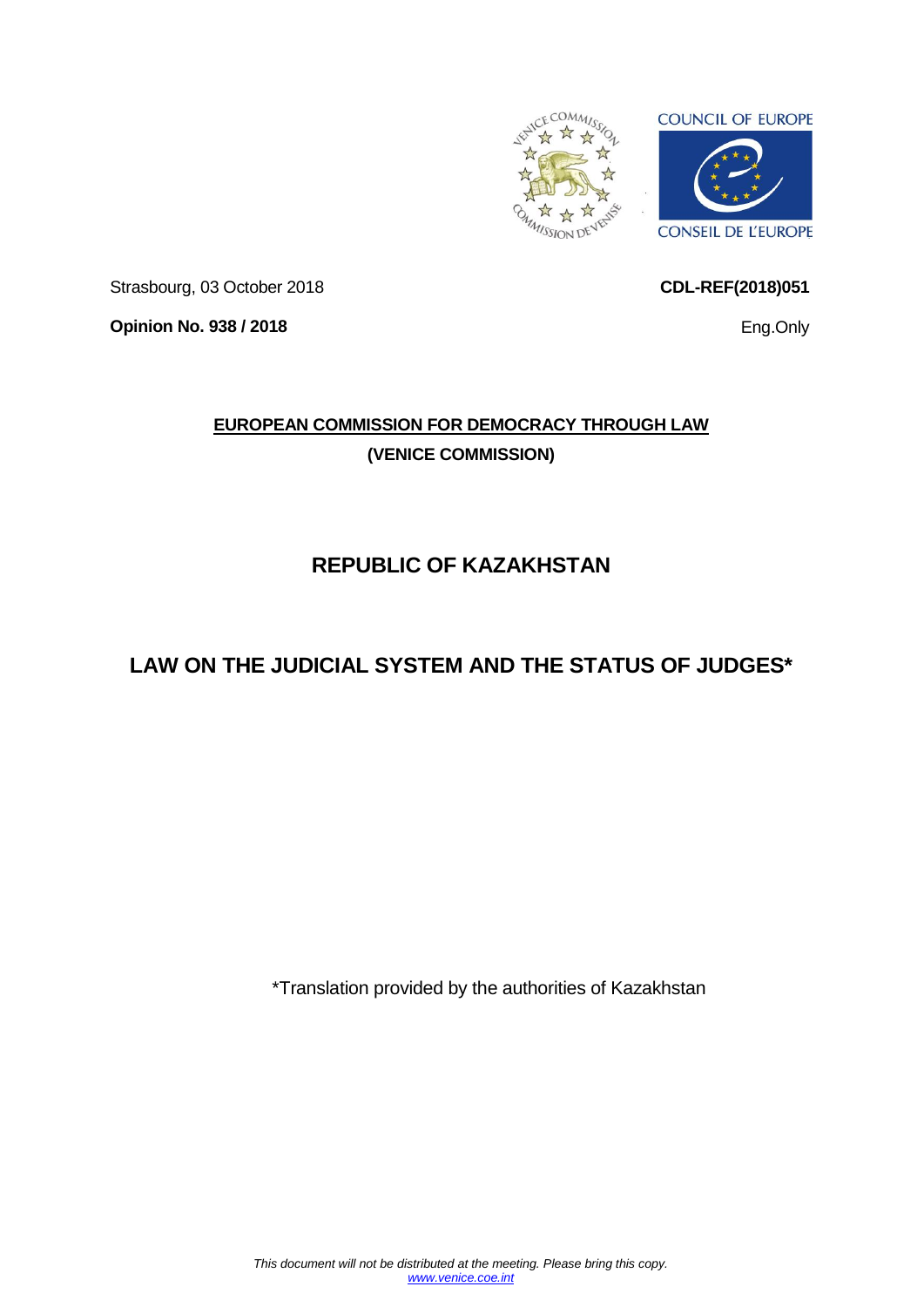## **Constitutional Law of the Republic of Kazakhstan dated December 25, 2000 N 132 «On Judicial System and Status of Judges in the Republic of Kazakhstan»**

## **Section I. General Provisions**

#### **Article 1. Judicial Power**

1. Judicial power in the Republic of Kazakhstan belongs only to the Courts in the face of permanent judges, and jurors engaged in the criminal court proceedings in the cases and procedure stipulated by the Law.

Justice in the Republic of Kazakhstan shall be administered only by a Court.

It is prohibited to issue any legislative acts providing for transfer of exclusive powers of a Court to any other bodies.

No other bodies or persons shall have the right to assume the powers of a judge or the functions of judicial power.

Petitions, applications and complaints, which are subject to consideration in the course of Court proceedings, may not be considered or monitored by any other bodies, officials or other persons.

2. Judicial power shall be exercised on behalf of the Republic of Kazakhstan and is intended to protect the rights, freedoms and lawful interests of individuals and organizations, and to ensure the implementation of the Constitution, laws, other regulatory legal acts, and international treaties of the Republic.

Everyone shall be guaranteed with judicial defense against any unlawful decisions and acts of state bodies, organizations, officials and other persons which infringe or restrict the rights, freedoms and lawful interests provided by the Constitution and the Laws of the Republic.

No one may be deprived of the right to have his case considered in compliance with all the requirements of the law and fairness by a competent, independent and impartial court.

Judicial power shall be exercised by means of civil and criminal court proceedings and other forms of court proceedings established by the Law.

3. In the administration of justice, judges shall be independent and subordinate only to the Constitution and the Law. It shall not be allowed to adopt any laws or other regulatory legal acts impairing the status and independence of judges.

Any interference in the court's activity concerning administration of justice shall not be allowed and shall entail liability pursuant to the law. Judges shall not be accountable for specific cases. Petitions on court cases filed against the established order legal proceedings, as well as on matters not within the competence of the court, shall be left by the court without consideration or they shall be sent to the appropriate authorities.

Contempt of court or judge shall entail liability stipulated by the law.

Court decisions and demands of judges in exercising their powers shall be binding on all state bodies and their officials, natural persons and legal entities. Failure to execute court decisions and demands of a judge shall entail liability stipulated by the law.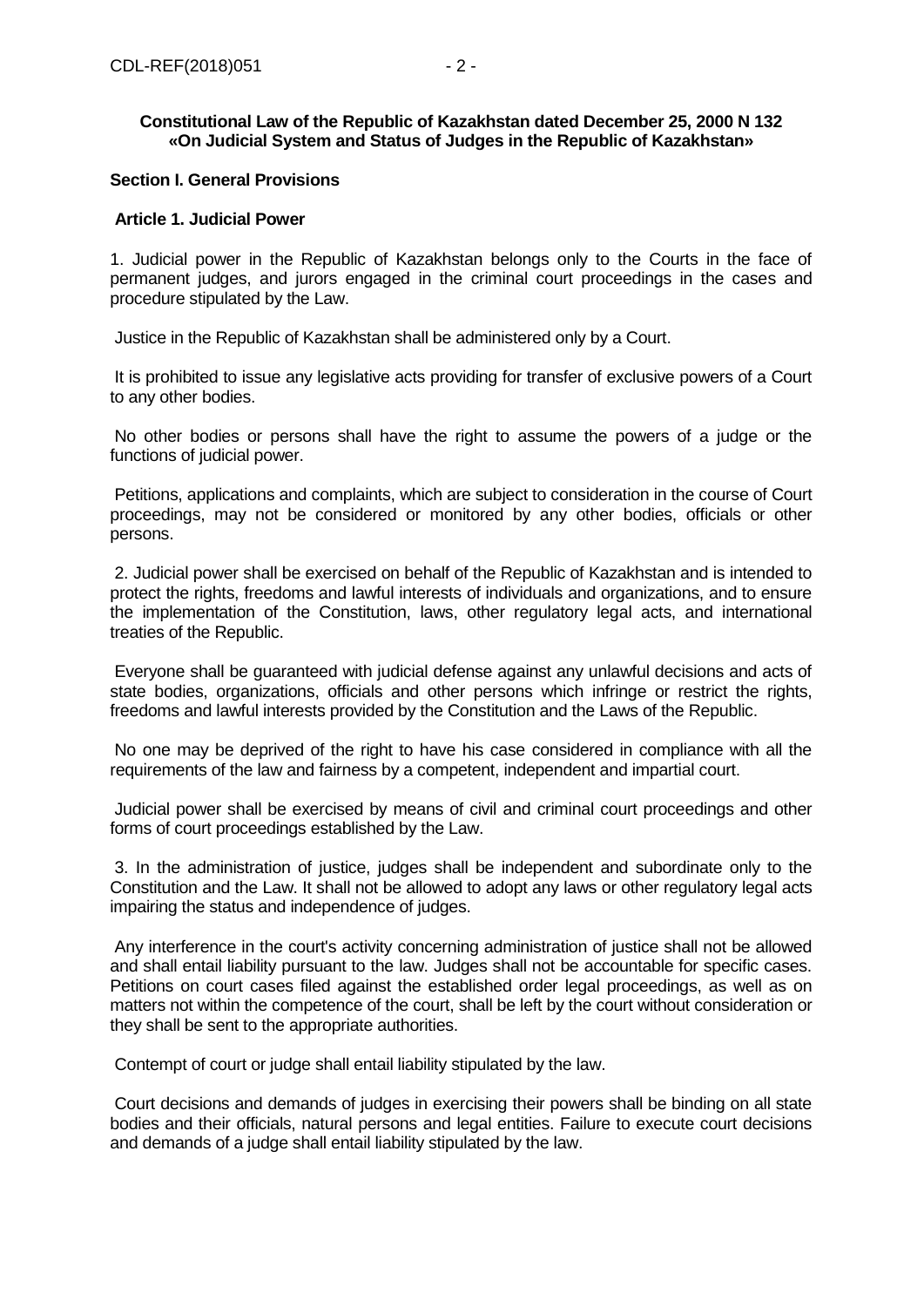## **Article 2. Symbols of State Power**

1. The State Flag of the Republic of Kazakhstan and an image of the State Emblem of the Republic of Kazakhstan shall be set up and placed on court buildings and in the courtrooms.

2. Judges shall administer justice in their gowns, design and description of which shall be approved by the Plenary of the Supreme Court.

## **Article 3. The Judicial System**

1. The judicial system of the Republic of Kazakhstan shall consist of the Supreme Court of the Republic of Kazakhstan, local and other courts established in accordance with the Constitution of the Republic of Kazakhstan and this Constitutional Law.

The establishment of special and emergency courts under any name shall not be permitted.

2. The Local Courts shall include:

1) Regional courts and courts equivalent to them (the city court of the Republic's capital, city courts of the cities of Republic's significance);

2) District courts and courts equivalent to them (a city court, inter district court).

3. Other courts, including the specialized courts (martial, commercial, administrative, juvenile, and others) may be founded in the Republic of Kazakhstan.

3-1. Specialized courts shall be formed by the President of the Republic of Kazakhstan to the status of the regional or district court.

4. The Supreme Court of the Republic of Kazakhstan and local courts shall have a seal depicting the State Emblem of the Republic of Kazakhstan and their names.

5. The court of the Astana International Financial Centre, not part of the judicial system of the Republic of Kazakhstan, has a special status.

## **Article 4. The Unity of the Judicial System**

The unity of the judicial system of the Republic of Kazakhstan shall be ensured by:

1) the principles of justice general and uniform for all courts and judges and established by the Constitution, this Constitutional Law, procedural and other laws;

2) the exercise of judicial power within the forms of court proceedings uniform for all courts and established by the laws;

3) the application of the current law of the Republic of Kazakhstan by all courts;

4) the legislative enactment of the single status of judges;

5) the obligatory enforcement of judicial acts which have entered into legal force throughout the entire territory of Kazakhstan;

6) the financing of all courts only from the Republic budget.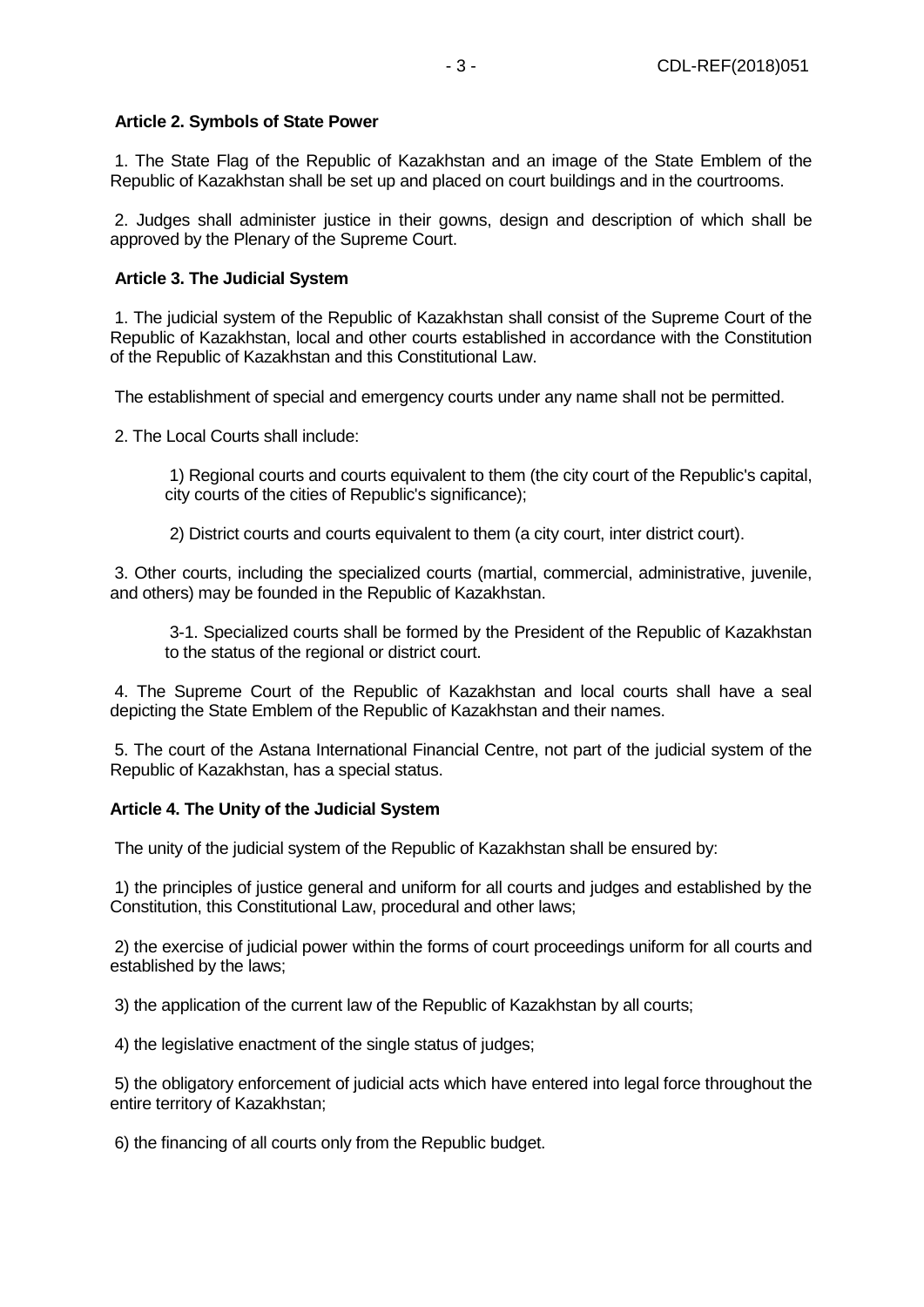Requirements provided in this article do not apply to the court of the Astana International Financial Centre.

## **Article 5. Legislation Determining Procedure of the Activity of Courts and Status of the Judges in the Republic of Kazakhstan**

Judicial system and status of the judges, as well as the procedure of the Administration of Justice in the Republic of Kazakhstan shall be determined by the Constitution, Constitutional Law, and other legislative acts of the Republic of Kazakhstan.

## **Section II. The Judicial System**

## **Chapter 1. District Courts and Courts Equivalent to Them**

## **Article 6. Establishment of District Courts and Courts Equivalent to Them**

1. District courts and courts equivalent to them (hereinafter - the district courts) shall be established, reorganized and abolished by the President of the Republic of Kazakhstan pursuant to the proposal of the Chairman of the Supreme Court agreed with the Supreme Judicial Council.

The President of the Republic of Kazakhstan may establish one district court in several administrative-territorial areas, or several district courts in one administrative-territorial area.

2. The total number of judges for the district courts shall be approved by the President of the Republic of Kazakhstan pursuant to the proposal of the Chairman of the Supreme Court agreed with the Supreme Judicial Council.

3. The number of judges for each district court shall be established by the Chairman of the Supreme Court with the agreement of the Supreme Judicial Council on the basis of proposal of the authorized body on the organizational and logistical support of the Supreme Court activity, local and other vessels (hereinafter - the authorized body).

## **Article 7. The Composition of a District Court**

1. A district court shall consist of the chairman and judges to be appointed in the procedure stipulated by the Constitution and this Constitutional Law.

If there is one judge on the staff of a district court (one-member court), he shall exercise the powers of the chairman of the court.

2. *(is deleted by the Constitutional Law of the Republic of Kazakhstan of December 11, 2006 N 199 (shall be enforced on January 1, 2007).*

#### **Article 8. The Powers of a District Court**

- 1. A district court shall be a court of first instance.
- 2. A district court shall:

1) consider court cases and materials referred to its jurisdiction;

2) *(is deleted by the Constitutional Law of the Republic of Kazakhstan of December 11, 2006 N 199 (shall be enforced on January 1, 2007);*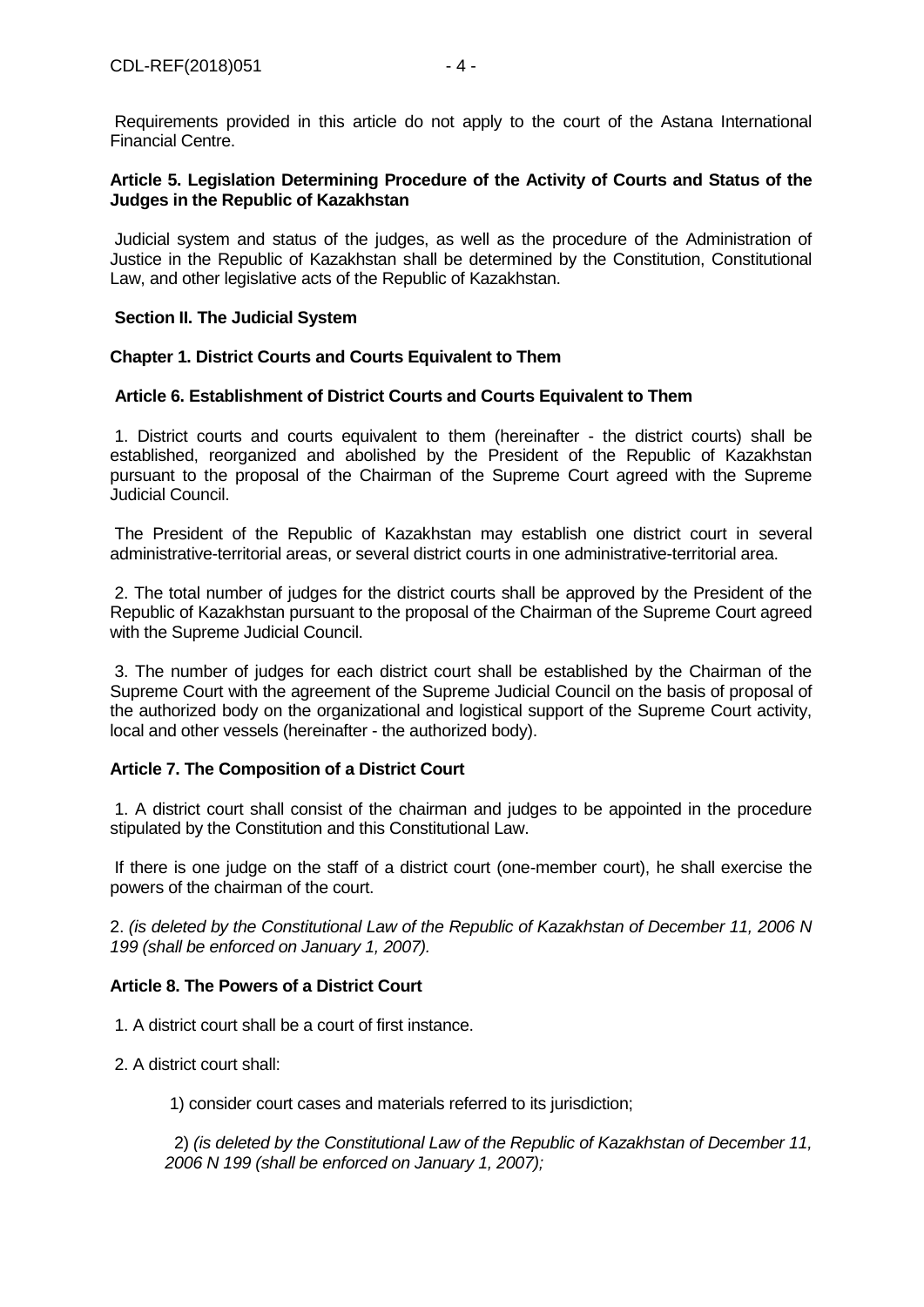## **Article 9. Chairman of a District Court**

1. The chairman of a district court shall be a judge and alongside with performance of the functions of a judge he shall:

- 1) resolve the issues of the organization of legal proceedings in court;
- 2) carry out general management of the district court registry;
- 3) receive individuals;
- 4) organize internships of candidates for position of a judge;
- 5) provide the work on anti-corruption and compliance with the rules of judicial ethics;
- 6) issue orders; and
- 7) exercise other powers granted to him by the law.

2. In the temporary absence of the chairman of a district court, his duties shall be assigned to one of the judges of that court pursuant to the order of the chairman of that court.

In the absence of the chairman and the judges of the district court, their duties may be assigned to the judges of another court by the order of the chairman of a regional court.

In the case of early termination or expiration of the term of office of a district court chairman, the interim duties of the chairman shall be assigned to one of the judges of the court by the order of the Chairman of a Regional Court.

## **Chapter 2.Regional Courts and Courts Equivalent to Them**

#### **Article 10. Establishment of Regional Courts and Courts Equivalent to Them**

1. Regional courts and courts equivalent to them (hereinafter - the regional courts) shall be established, reorganized and abolished by the President of the Republic of Kazakhstan pursuant to the proposal of the Chairman of the Supreme Court agreed with the Supreme Judicial Council.

2. The total number of judges for the regional courts shall be approved by the President of the Republic of Kazakhstan pursuant to the proposal of the Chairman of the Supreme Court agreed with the Supreme Judicial Council.

The number of judges for each Regional Court shall be established by the Chairman of the Supreme Court with the agreement of the Supreme Judicial Council on the basis of proposal of the authorized body.

#### **Article 11. The Structure and Composition of a Regional court**

1. A regional court shall consist of the Chairman and Judges.

- 2. The judicial collegiums and specialized panels shall be set up by a regional court.
- 3. The bodies of the regional court are: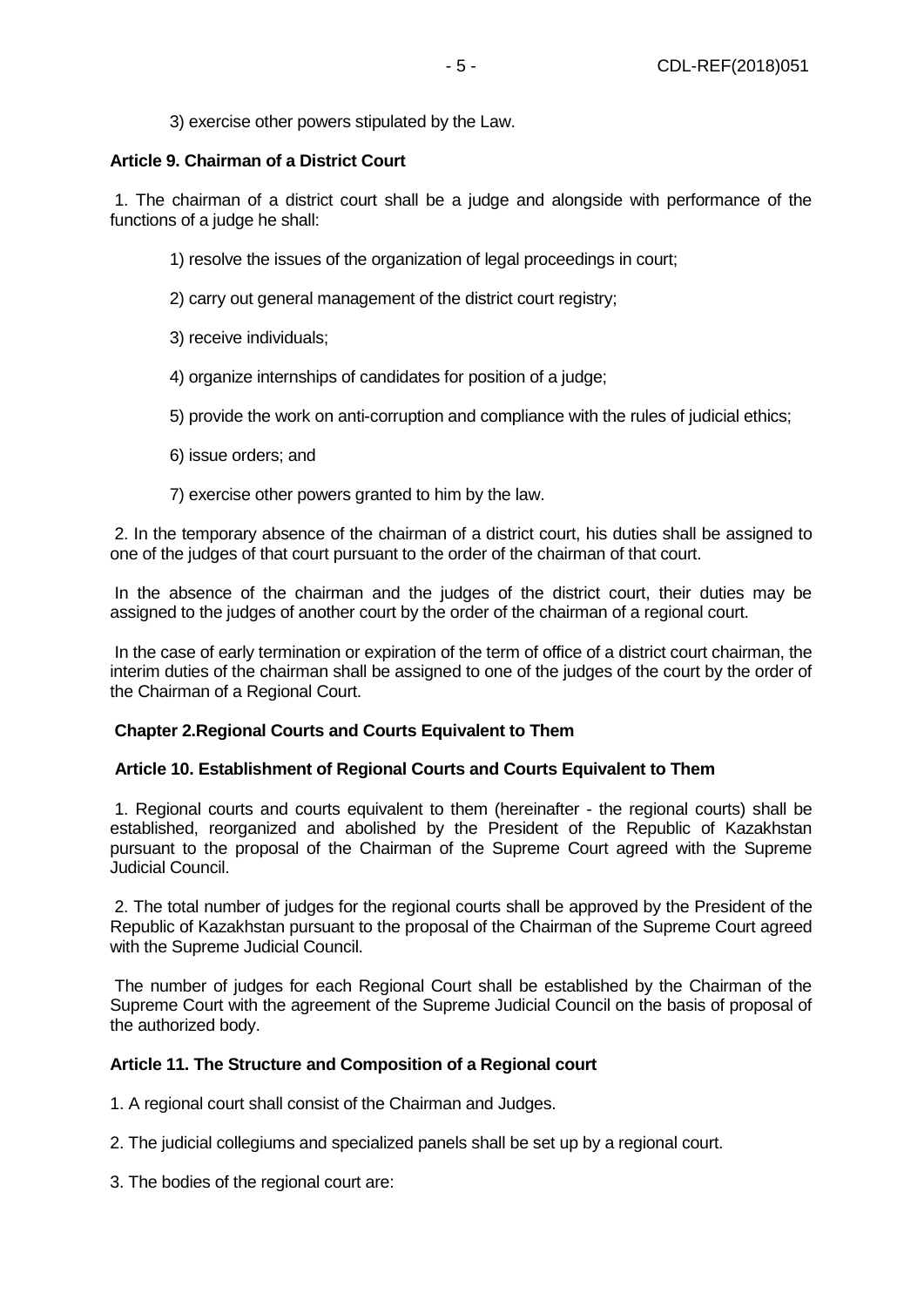- 1) the plenary session;
- 2) the presidium of the plenary session;
- 3) the judicial collegium on civil cases;
- 4) the judicial collegium on criminal cases.

The judicial collegium shall be headed by the chairman, appointed to the position in the order established by this Constitutional law.

4. Numerical and personnel membership of the judicial collegium shall be determined by the plenary session of the Regional Court pursuant to the proposal of the Chairman of the Regional Court.

5. Specialized panels shall be formed by the Chairman of the Regional Court.

6. A consultative and advisory body - the Council on cooperation with the courts shall be formed in the regional court to assess the moral and ethical qualities of candidates for the position of a judge.

Conclusion of the Council on cooperation with the courts is recommendatory character.

## **Article 12. Powers of a Regional Court**

A Regional Court shall:

1) consider court cases and materials referred to its jurisdiction;

2) *(is excluded by the Constitutional Law of the Republic of Kazakhstan of 11.12.2006 N 199 (shall be enforced on January 1, 2007);*

3) study judicial practice and based on the results of summarizing it, consider the issues of keeping the law by the courts of the region when administering justice;

4) supervise the activities of the territorial divisions of the authorized body in the region and the cities of Astana and Almaty;

5) exercise other powers stipulated by the law.

## **Article 13. Collegiums of a Regional Court**

*Footnote. Article 13 is deleted by the Constitutional Law of the Republic of Kazakhstan of 17.11.2008 N 80-IV (the order of implementation, see Article 2).*

## **Article 14. The Chairman of a Regional court**

1. The chairman of a Regional Court shall be a judge, and alongside with performance of the duties of a judge he shall:

1) resolve the issues of the organization of legal proceedings in court;

2) may preside at meetings of the judicial collegiums;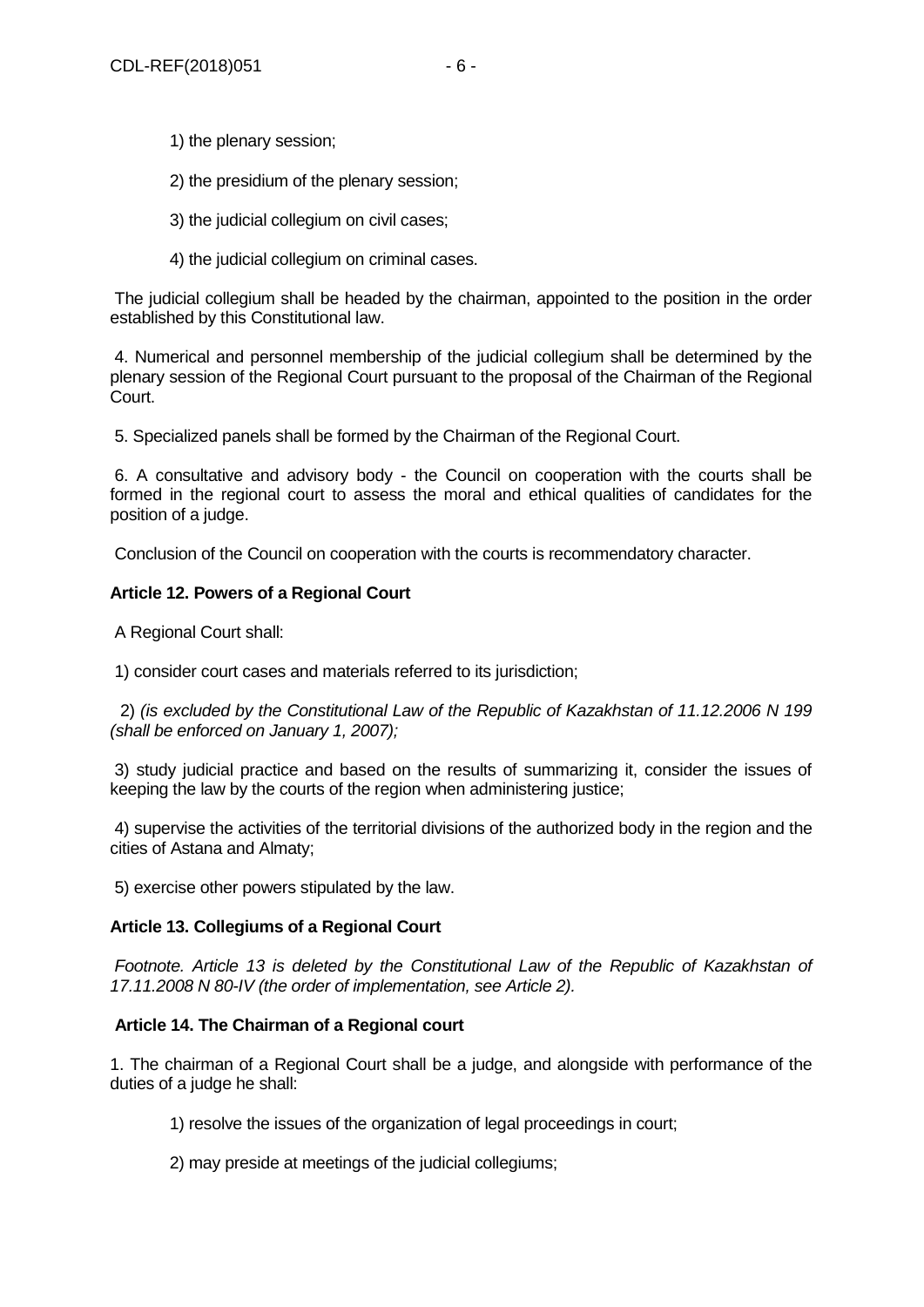3) convene and chair plenary sessions of the regional court;

4) support the work to anti-corruption and compliance with the rules of judicial ethics;

5) based on the conclusion of the plenary session of the court, send to the Supreme Judicial Council an opinion on the internship results of a candidate for the judge's position;

- 6) approve a work plan for a regional court;
- 7) organize study of judicial practice;
- 8) issue orders;

9) carry out general management of the regional court registry, courts of cities of Astana and Almaty;

- 10) personally receive individuals; and;
- 11) exercise other powers stipulated by the law.

2. In the event of early termination or expiration of the term of authority of the chairman of the regional court, temporary execution of duties of the chairman shall be entrusted to one of the chairmen of the judicial collegiums of the regional court by the Chairman of the Supreme Court, and in the event of absence of the chairmen of the judicial collegiums, temporary execution of duties of the chairman of the regional court shall be entrusted to the judge of the regional court.

3. In the event of temporary absence of the chairman of the regional court, execution of duties shall be entrusted to one of the chairmen of the judicial collegiums of the regional court by the chairman of the regional court, and in the event of absence of the chairmen of the judicial collegiums, temporary execution of duties of the chairman of the regional court shall be entrusted to the judge of the regional court.

#### **Article 15. Chairman of a Collegium of a Regional Court**

1. The chairman of the judicial collegium of a regional court shall be a judge, and alongside with performance of the duties of a judge he shall:

1) resolve the issues of the organization of legal proceedings in the judicial collegium;

- 2) chair the sessions of the judicial collegium;
- 3) organize work on studying and summarizing of judicial practice;

4) submit information to a plenary session of the court concerning the activity of the judicial collegium; and

5) exercise other powers stipulated by the law.

2. The chairman of the judicial collegium of appeal shall make suggestions to the chairman of a regional court on the formation of specialized panels in the judicial collegium of appeal.

3. In the temporary absence of the chairman of the judicial collegium, the chairman of the court shall assign his duties to one of the judges of the collegium.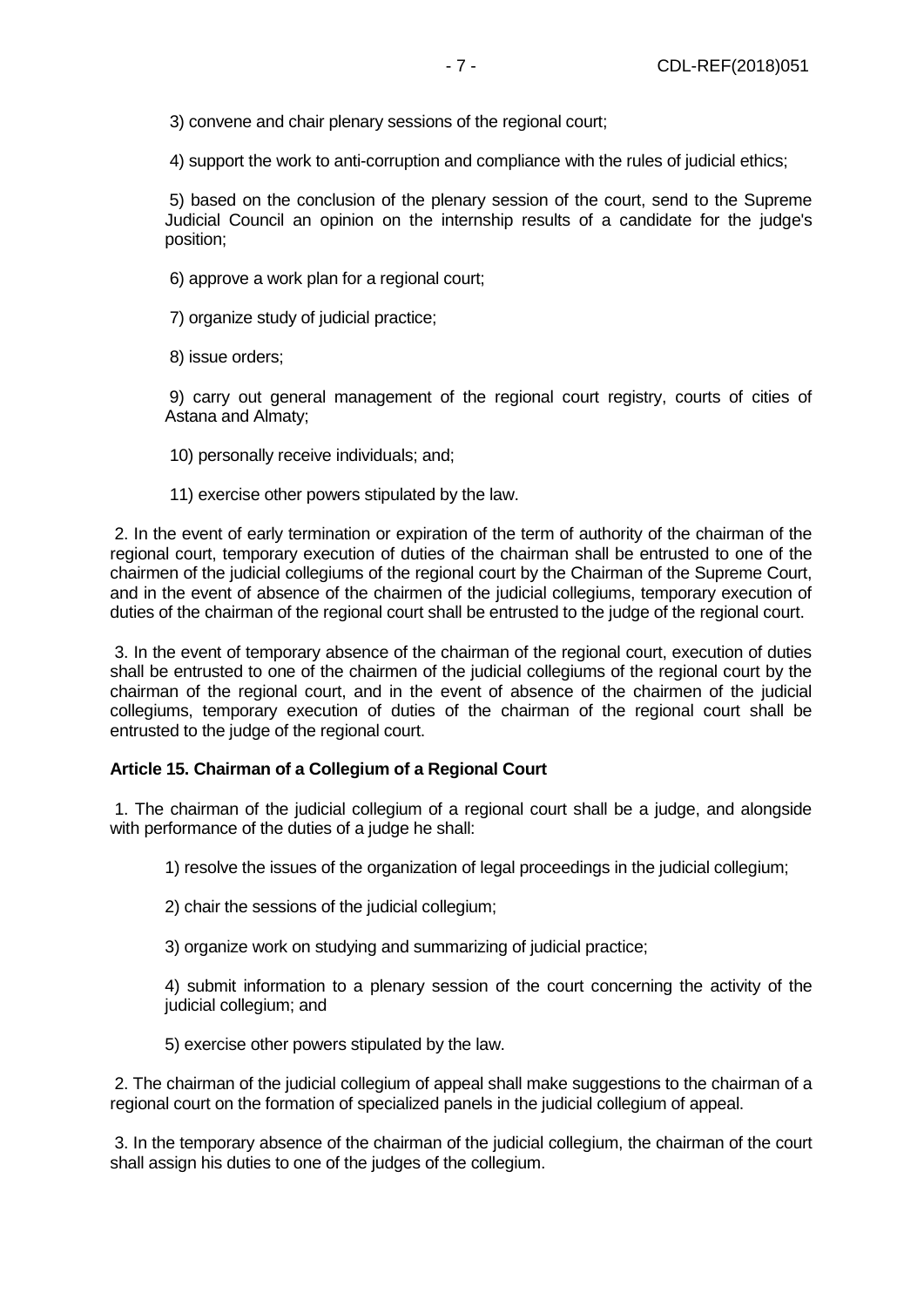In the case of early termination or expiration of the term of office of a judicial collegium chairman of a regional court, his interim duties shall be assigned to the judge of the corresponding judicial collegium of a regional court by the chairman of the regional court.

## **Article 16. Plenary Session of a Regional Court**

1. Whenever necessary, but no less than twice a year, the regional court shall hold plenary sessions, on which it shall:

1) establish the numerical and personnel membership of the corresponding collegium;

2) *(is excluded by the Constitutional Law of the Republic of Kazakhstan of 17.11.2008 N 80-IV (the order of implementation, see Article 2);*

3) hear information of the chairman of the regional court and the chairmen of the judicial collegiums;

4) discuss the judicial practice and based on the results of summarizing it, consider the issues of keeping the law by the regional courts when administering justice;

5) issue his consent to the authorized body for appointment of a person to the position of an administrator of the territorial divisions of the authorized body in the region and the cities of Astana and Almaty;

6) hear report of the administrator of the territorial divisions of the authorized body in the region and the cities of Astana and Almaty on his activity;

7) consider candidates for vacant positions of judges of district and regional courts, the chairman of the district court and issues appropriate conclusions;

8) submit his proposal to dismiss the administrator of the territorial divisions of the authorized body in the region and the cities of Astana and Almaty to the authorized body;

9) consider results of internship of the candidates for the position of a judge and submit the corresponding opinion;

*9-1) is excluded by the Constitutional Law of the Republic of Kazakhstan dated 04.12.2015 № 437-V (shall be enforced from 01.01.2016);*

9-2) approve the regulations of the presidium of the plenary session of the regional court;

10) exercise other powers stipulated by the law.

2. A plenary session shall be quorate if no less than two thirds of the total number of the judges of the regional court attends it.

3. The procedure of work of a plenary session of a regional court shall be determined by the rules approved by it.

## **Article 16-1. Presidium of the plenary session of the regional court**

1. The presidium of the plenary session of the regional court: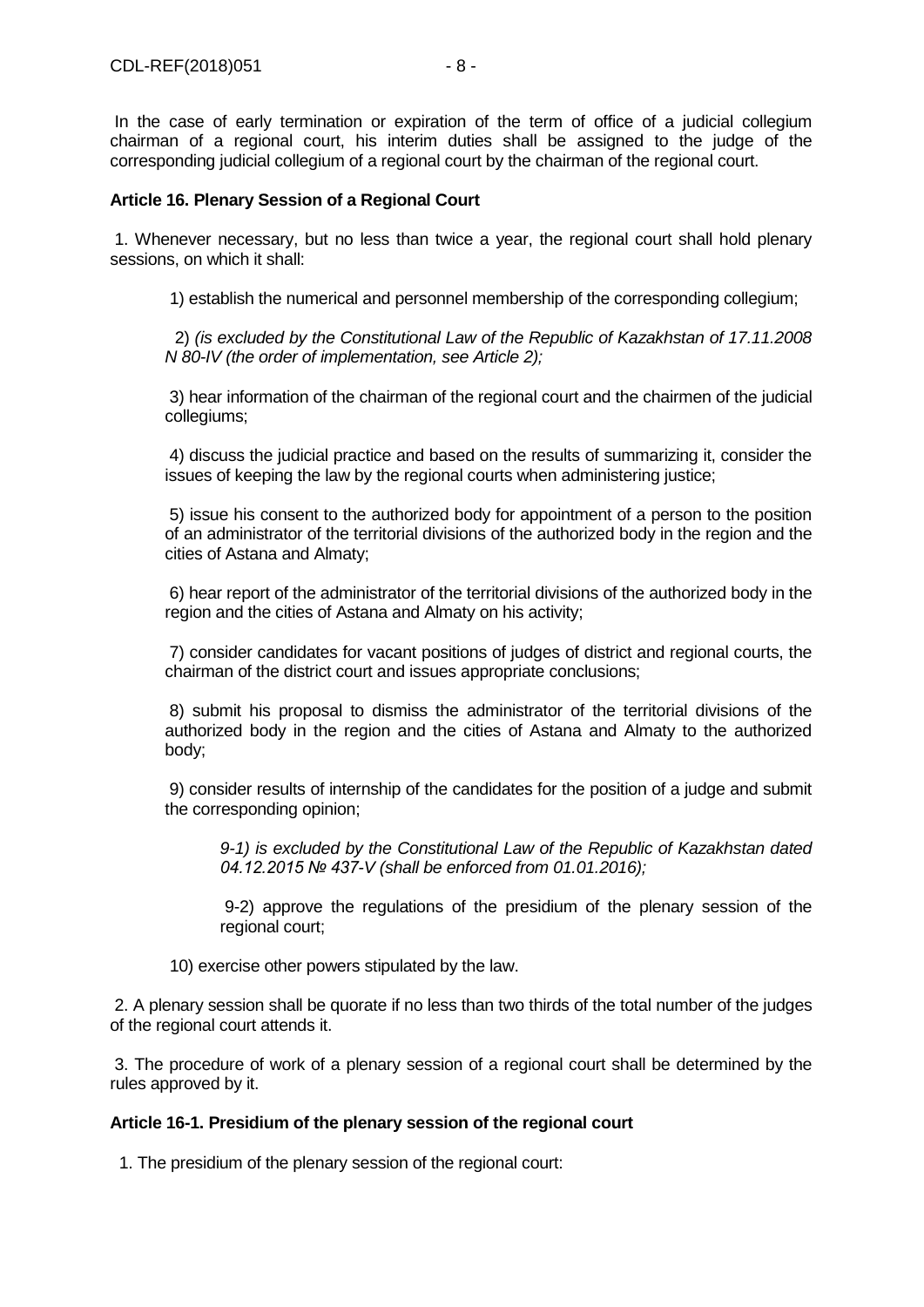1) provides preparation of proposals on improving the activities of courts for consideration of them in the plenary sessions of the regional court;

1-1) discusses the question of transferring to Trial jury the materials on the initiation of disciplinary proceedings against judge who has committed disciplinary offence, and on the results of discussion makes an appropriate decision;

 2) executes other powers not referred by this Constitutional law to the competence of other bodies of the regional court.

2. The presidium of the plenary session of the regional court consists of seven members - the chairman and chairmen of the judicial collegiums of the regional court, the chairman of the branch of the Union of judges, the chairman of the Commission on judicial ethics, as well as two judges delegated by the plenary session of the regional court for a period of two years.

 3. The presidium of the plenary session of the regional court shall be convened by the chairman of the regional court and is authorized in the presence of not less than two-thirds of the total number of its members.

4. Organization of work of the presidium of the plenary session of the regional court shall be determined by the regulations approved by the plenary session of the regional court.

#### **Chapter 3. The Supreme Court of the Republic of Kazakhstan**

#### **Article 17. The Powers of the Supreme Court**

1. The Supreme Court is the highest judicial body on civil, criminal and other cases, which is subject to local and other courts, executes the functions of the cassation instance in relation to them and provides explanations on judicial practice issues through the adoption of regulatory resolutions.

2. The Supreme Court shall:

1) consider the court cases and materials referred to its jurisdiction;

2) study the judicial practice, and based on the results of its summarizing, consider the issues of keeping the law by the courts of the Republic when administering justice;

3) adopt regulatory resolutions;

3-1) in cooperation with the High Judicial Council forms personnel reserve for the positions of chairman of the district court, chairman and chairmen of the judicial collegiums of the regional court, judges and chairmen of the judicial collegiums of the Supreme Court (further – personnel reserve);

*3-2) is excluded by the Constitutional Law of the Republic of Kazakhstan dated 04.12.2015 № 437-V (shall be enforced from 01.01.2016);*

4) exercise other powers stipulated by the law.

3. The order of formation and organization of work with personnel reserve shall be approved by the High Judicial Council at the proposal of the Chairman of the Supreme Court.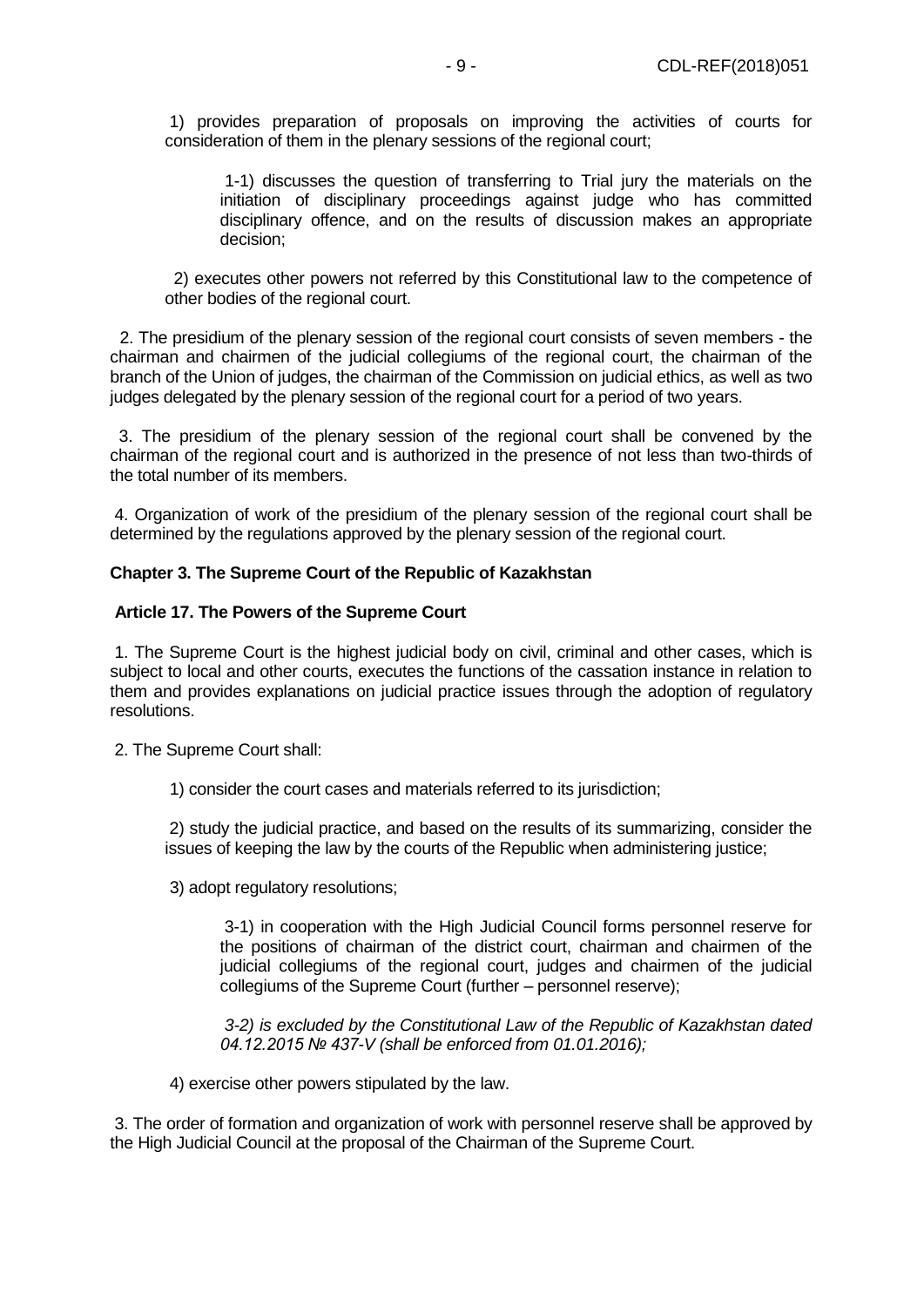## **Article 18. The Structure and Composition of the Supreme Court**

1. The Supreme Court shall consist of the Chairman and Judges.

The total number of Supreme Court judges shall be established by the President of the Republic of Kazakhstan pursuant to the proposal of the Chairman of the Supreme Court.

2. The judicial collegiums and specialized panels shall be set up by the Supreme Court.

3. Bodies of the Supreme Court include:

1) the plenary session;

- 2) the presidium of the plenary session;
- 3) the judicial collegium on civil cases;
- 4) the judicial collegium on criminal cases;
- 5) specialized judicial collegium.

The judicial collegium shall be headed by the chairman, appointed to the position in the order established by this Constitutional law.

4. The numerical and personnel membership of the judicial collegium shall be determined by the plenary session of the Supreme Court pursuant to the proposal of the Chairman of the Supreme Court.

5. Specialized panels shall be formed by the Chairman of the Supreme Court.

6. Scientific advisory council, international council and press body shall be established under Supreme Court.

7. The Academy of justice functions under the Supreme Court.

## **Article 19. The Collegiums of the Supreme Court**

*Footnote. Article 19 is deleted by the Constitutional Law of the Republic of Kazakhstan of 17.11.2008 N 80-IV (the order of implementation, see Article 2).*

## **Article 20. The Chairman of the Supreme Court**

1. The Chairman of the Supreme Court shall be a judge, and alongside with performance of the duties of a judge he shall:

1) head the Supreme Court as a high judicial body;

2) may preside at meetings of the judicial collegiums;

3) convene and chair plenary sessions of the Supreme Court;

4) introduces to the plenary session of the Supreme Court materials for the adoption of regulatory resolutions of the Supreme Court on issues of judicial practice;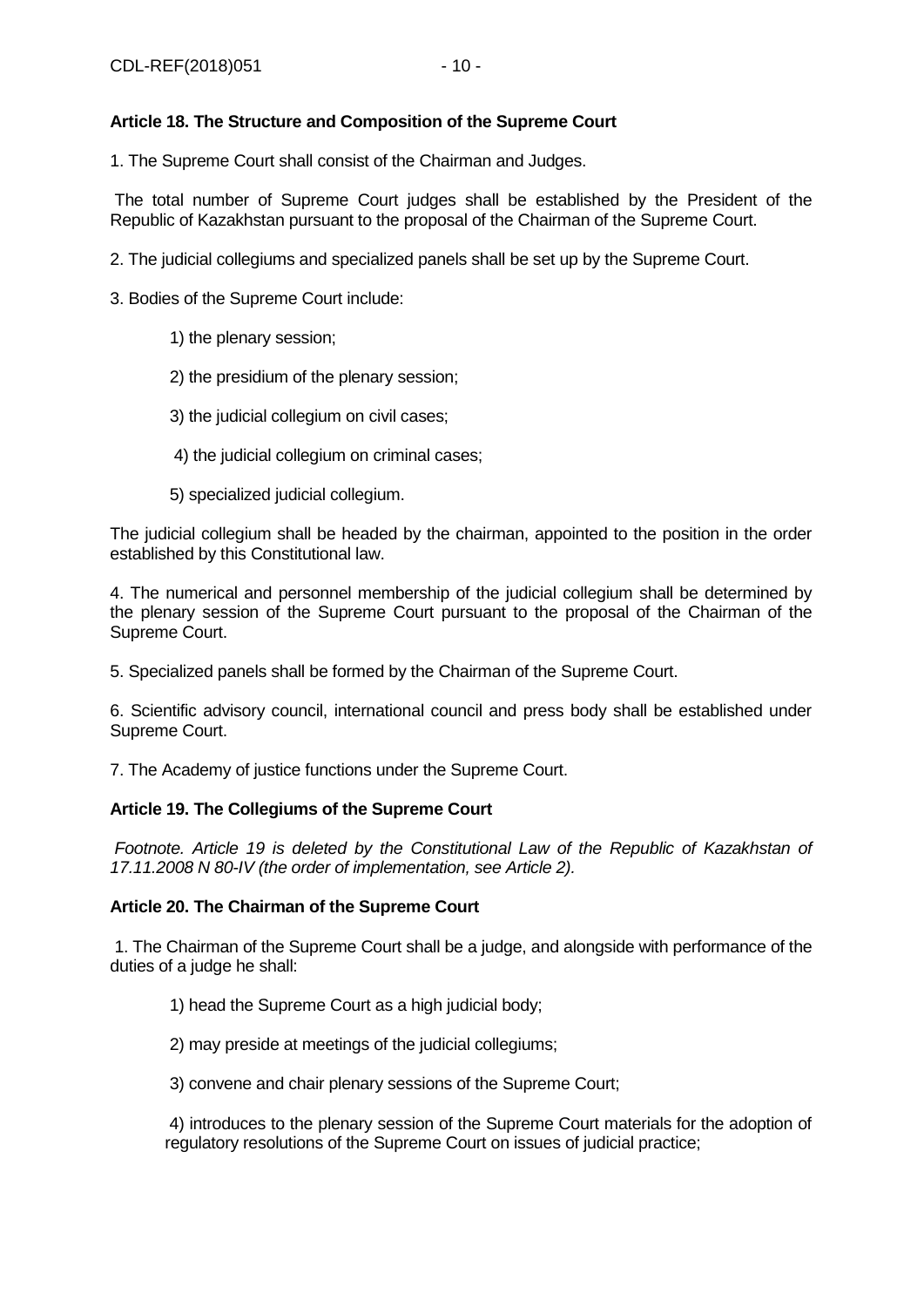4-1) makes representations about revision of judicial acts on the grounds provided by law;

5) submits for approval to the plenary session of the Supreme Court candidatures of secretary of the plenary session of the Supreme Court, members of the scientific advisory council and international council;

6) when necessary, assign judges of one judicial collegium to consider cases in the panel of another judicial collegium;

6-1) provide the work on anti-corruption and compliance with the rules of judicial ethics

7) approve plan of work of the Supreme Court;

8) coordinate work of the collegiums;

8-1) establish the number of judges for each local and another court with the agreement of the Supreme Court Council

9) submit for approval of the President of the Republic of Kazakhstan Regulation son the authorized body;

9-1) approve the structure and staff list of the authorized body within the limit of the staff number approved by the President of the Republic of Kazakhstan in the procedure stipulated by law;

9-2) appoint and dismiss the head of the authorized body and his deputies in the procedure stipulated by law;

9-3) is excluded by the Constitutional Law of the Republic of Kazakhstan dated 04.12.2015 № 437-V (shall be enforced from 01.01.2016);

9-4) approves the ,model rules of procedure of the presidium of the plenary session;

10) personally receive individuals; and

11) issues orders and instructions.

2. The Chairman of the Supreme Court shall represent the interests of the judicial system of the Republic in mutual relations with the bodies of other branches of state power of the Republic and international organizations, shall:

1) *(is deleted by the Constitutional Law of the Republic of Kazakhstan of 29.12.2010 ? 370-IV (shall be enforced upon expiry of ten calendar days after its first official publication;*

2) introduces to the plenary session of the Supreme Court on an alternative basis the candidatures for vacant positions of chairmen and chairmen of judicial collegiums of the regional courts, chairmen of judicial collegiums of the Supreme Court;

*3) is excluded by the Constitutional Law of the Republic of Kazakhstan dated 04.12.2015 № 437-V (shall be enforced from 01.01.2016);*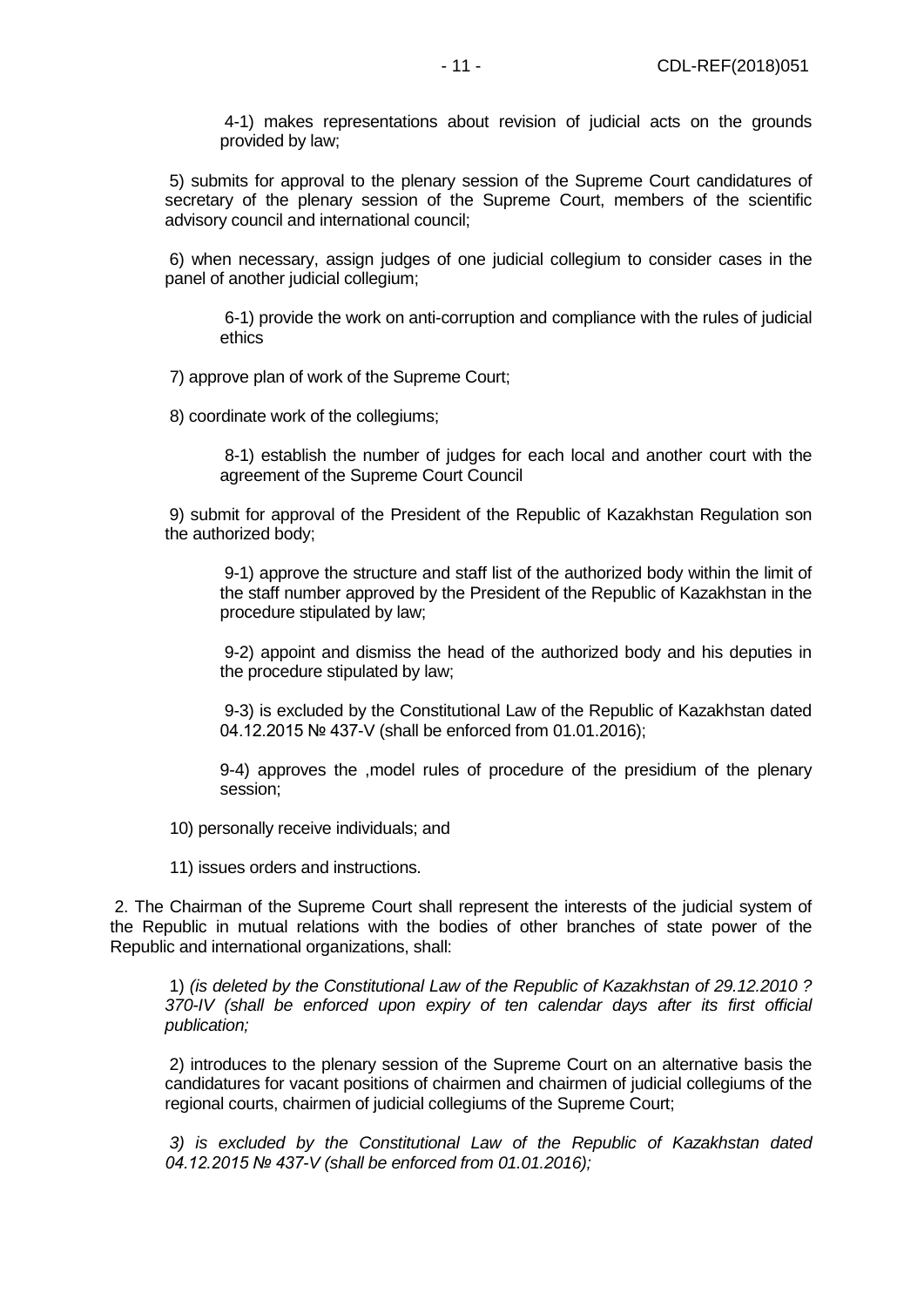3-1) on the basis of a decision of the plenary session of the Supreme Court introduces to the High Judicial Council on an alternative basis the candidatures for positions of the chairmen and chairmen of judicial collegiums of the regional courts, chairmen of judicial collegiums of the Supreme Court;

4) submit to President of the Republic of Kazakhstan his proposals to improve the legislation;

5) if any grounds stipulated in this Constitutional Law arise, submit to the Supreme Judicial Council, his proposals and materials concerning discharge of chairmen, chairmen of judicial collegiums and judges of the Republic's courts;

6) submit to the President of the Republic of Kazakhstan his proposals concerning awarding state awards and confer honorary titles to judges and employees of an authorized body;

7) awards judges of the Republic with departmental awards, assignsthe title "Honorary judge" and approves the Regulation on order of assignment of this title;

8) *(is excluded by the Constitutional Law of the Republic of Kazakhstan of 11.12.2006 N 199 (shall be enforced from 01.01.2007); and*

8-1) if necessary, engages for the administration of justice of retired judges who have not reached the age limit of being in position of a judge;

9) exercise other powers stipulated by the law and other regulatory legal acts.

3. In the temporary absence of the Chairman of the Supreme Court, his duties shall be assigned to one of the chairmen of the judicial collegiums, pursuant to an order of the Chairman of the Supreme Court.

In the absence of chairmen of judicial collegiums the interim duties of the Chairmen shall be assigned to one of the judges of the Supreme Court pursuant to the order of the Chairman of the Supreme Court.

4. If the Chairman of the Supreme Court retires or is dismissed early otherwise, the President of the Republic of Kazakhstan shall temporarily assign the Chairman's duties to one of the chairmen of the judicial collegiums (a judge) of the Supreme Court.

## **Article 21. Chairman of a Judicial Collegium of the Supreme Court**

1. The chairman of a collegium of the Supreme Court shall be a judge, and alongside with performance of the duties of a judge he shall:

1) chair the sessions of the judicial collegium;

1-1) resolve the issues of the organization of legal proceedings in the judicial collegium;

2) organize work on studying and summarizing of the judicial practice;

3) ensure preparation by judges of the corresponding documents for consideration at a plenary session of the Supreme Court;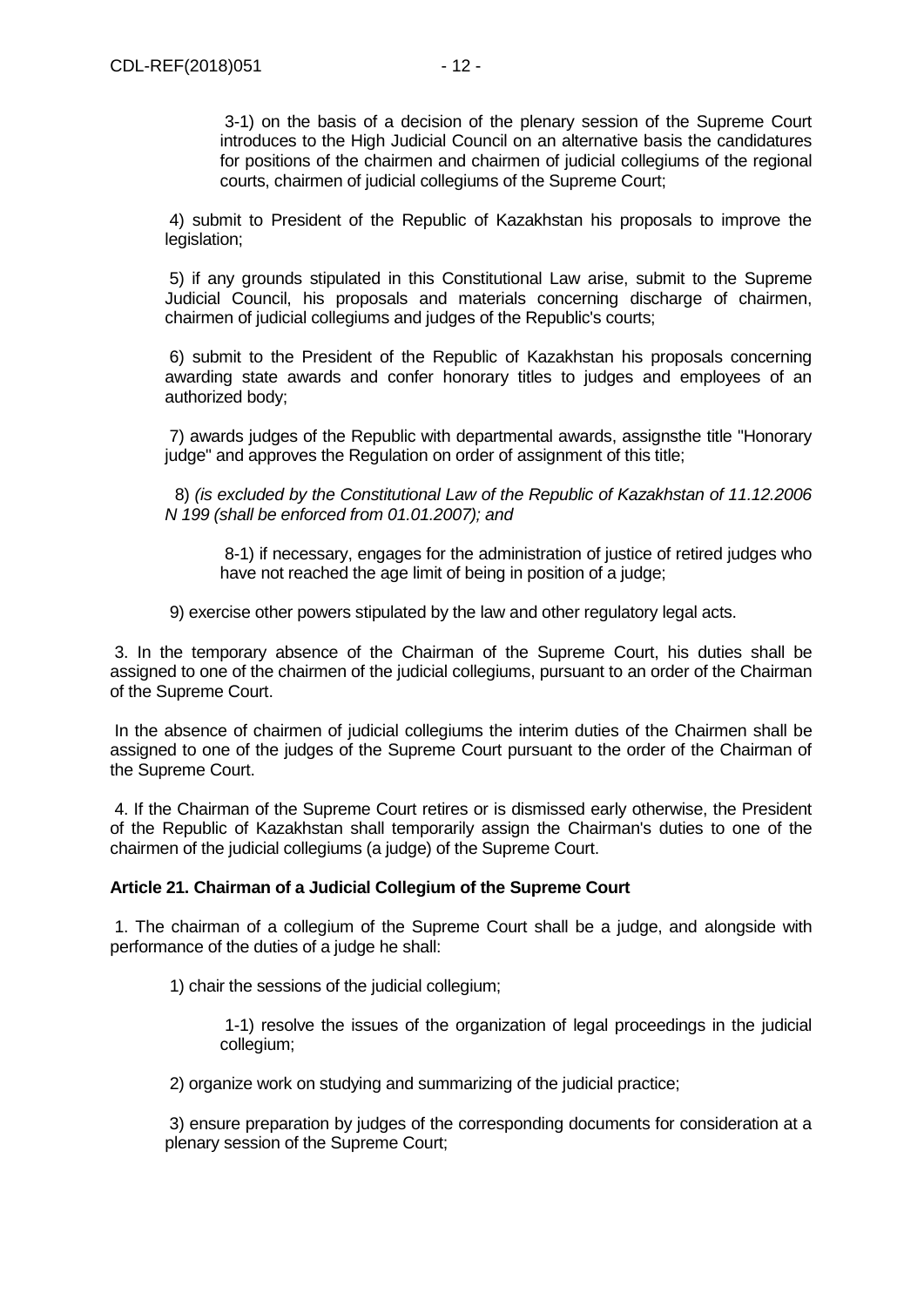4) submit information to a plenary session of the Supreme Court concerning the activity of the judicial collegium;

4-1) personally receive individuals; and

5) exercise other powers stipulated by the law.

2. In the temporary absence of the chairman of the judicial collegium, his duties shall be assigned to one of the judges of the judicial collegium, pursuant to the order of the Chairman of the Supreme Court.

In the case of early termination or expiration of the term of office of a judicial collegium chairman of the Supreme Court, his interim duties shall be assigned to the judge of the corresponding judicial collegium of the Supreme Court pursuant to the order of the Chairman of the Supreme Court.

#### **Article 22. Plenary Session of the Supreme Court**

1. A plenary session of the Supreme Court shall:

1) establish the numerical and personnel membership of the corresponding judicial collegiums pursuant to the proposal of the Chairman of the Supreme Court;

2) on the basis of study and generalization of judicial practice considers issues of observance of legality in the administration of justice by courts of the Republic;

3) adopts regulatory resolutions, provide explanations on issues of judicial practice and makes suggestions for improving legislation.

Regulatory resolutions are taken at the plenary session of the Supreme Court not less than two-thirds of the votes of the number of judges of the Supreme Court and in the presence of a quorum not less than three-fourths of the total number of judges of the Supreme Court;

*3-1) is excluded by the Constitutional Law of the Republic of Kazakhstan dated 07.11.2014 № 245-V (shall be enforced from 01.01.2015);*

4) hears information of the chairmen of judicial collegiums of the Supreme Court, the Trial jury and the head of the authorized body;

5) issue its opinion in the case stipulated by item 2 of Article 47of the Constitution of the Republic of Kazakhstan;

6) considers candidatures for vacant positions of chairmen, chairmen of judicial collegiums of the regional courts, chairmen of judicial collegiums and judges of the Supreme Court and makes appropriate conclusions;

6-1) considers candidatures of the chairman of the Republican commission on personnel reserve and members of the commission for inclusion by the Chairman of the Supreme Court for approval to the High Judicial Council;

6-2) approves the list of candidatures for forming in conjunction with the High Judicial Council a personnel reserve for the positions of chairman of the regional court, chairman and chairmen of the judicial collegiums of the regional court, judge and chairmen of the judicial collegiums of the Supreme Court;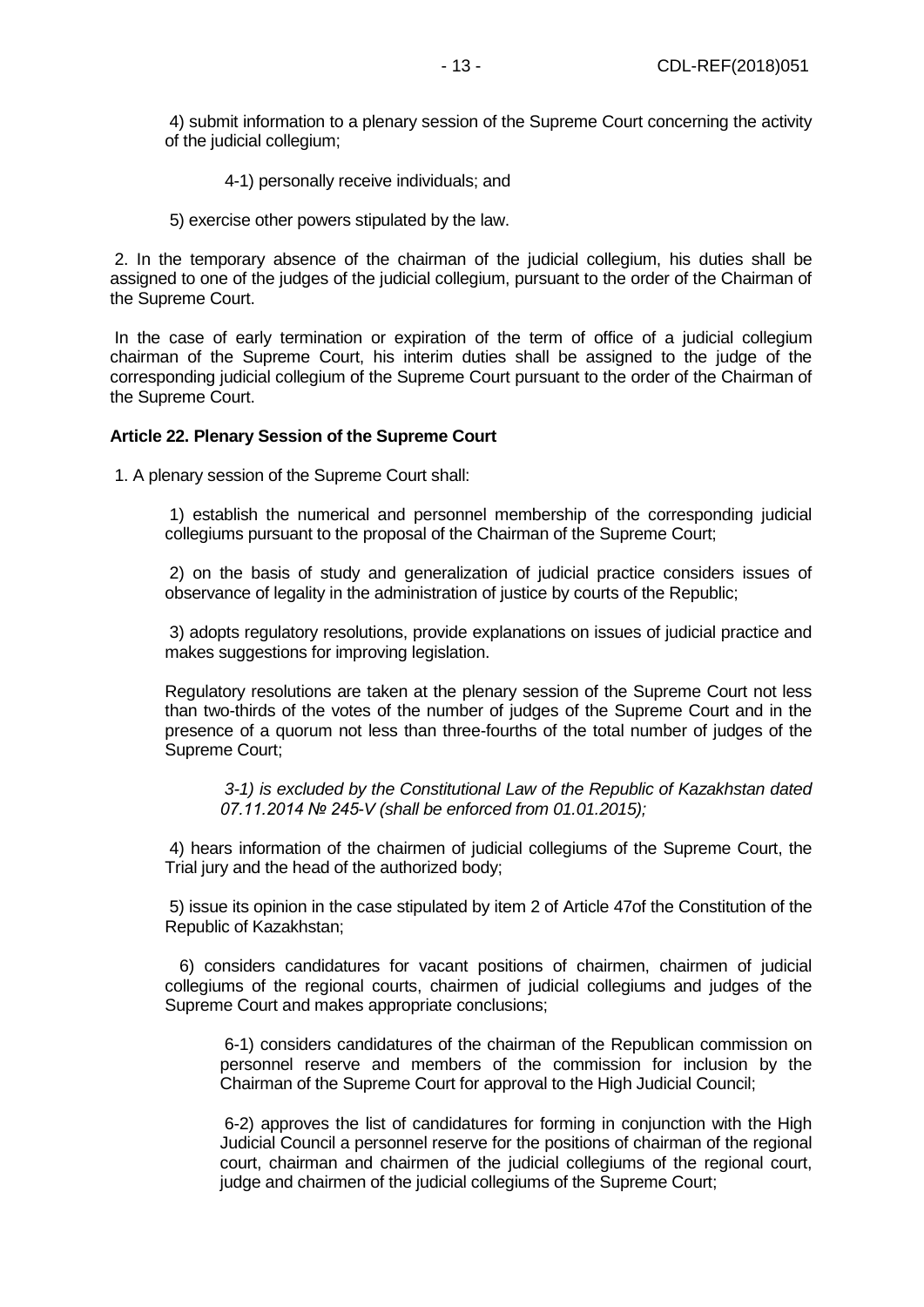*7-1) is excluded by the Constitutional Law of the Republic of Kazakhstan dated 04.12.2015 № 437-V (shall be enforced from 01.01.2016);*

7-2) approve the form and a description of the judge's gown;

7-3) approves the regulations of the presidium of the plenary session of the Supreme Court;

7-4) approves provisions on scientific advisory and international councils under the Supreme Court;

8) exercise other powers stipulated by the law.

2. A plenary session shall be quorate if no less than two thirds of the total number of the judges of the Supreme Court attends it.

3. The procedure of work of a plenary session of the Supreme Court shall be determined by the rules approved by it.

## **Article 22-1. Presidium of the plenary session of the Supreme Court**

1. The presidium of the plenary session of the Supreme Court:

1) provides preparation of proposals on improving the activities of courts for consideration of them in the plenary sessions of the regional court;

1-1) discusses the question of transferring to Trial jury the materials on the initiation of disciplinary proceedings against judge who has committed disciplinary offence, and on the results of discussion makes an appropriate decision;

2) executes other powers concerning the organization of activity of courts not referred by this Constitutional law to the competence of other bodies of the Supreme Court.

2. The presidium of the plenary session of the Supreme Court consists of eleven members the Chairman and chairmen of the judicial collegiums of the Supreme Court, the chairman of the Union of judges, the chairman of the Commission on judicial ethics, the chairman of the

Trial jury, the chairman of the Republican commission on personnel reserve, as well as three judges delegated by the plenary session of the Supreme Court for a period of two years.

 3. The presidium of the plenary session of the Supreme Court shall be convened by the Chairman of the Supreme Court and is authorized in the presence of not less than two-thirds of the total number of its members.

4. Organization of work of the presidium of the plenary session of the Supreme Court shall be determined by regulations approved by the plenary session of the Supreme Court.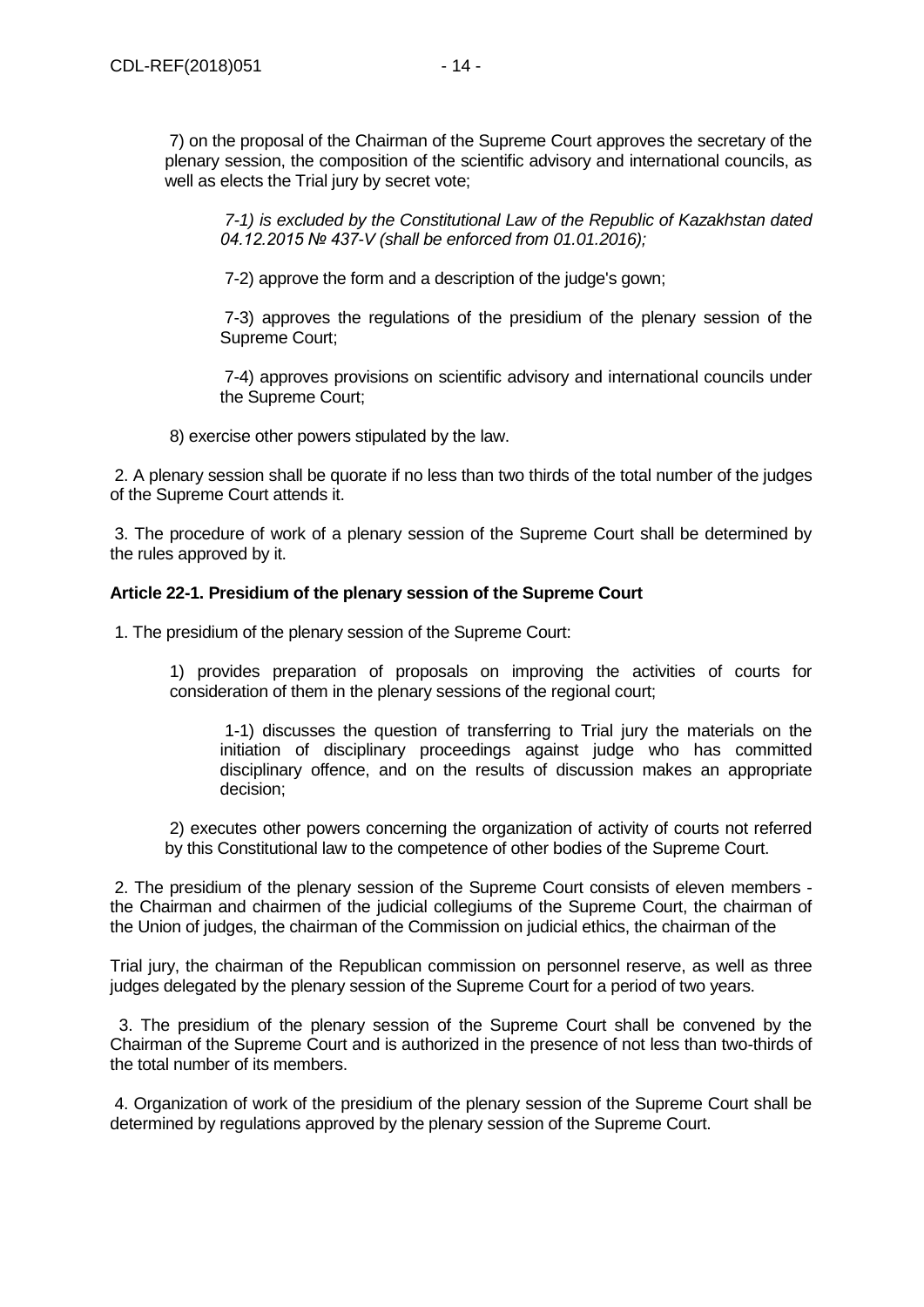## **Section 3. The Status of Judges**

### **Chapter 1. The Legal Status of Judges**

#### **Article 23. The Status of a Judge**

1. Judges of all Courts of the Republic of Kazakhstan shall have a uniform status and shall differ among themselves only by their powers.

A judge shall be an officer of the state vested in the procedure established by the Constitution of the Republic of Kazakhstan and this Constitutional Law with the power to administer justice, shall carry out his duties on a permanent basis, and shall be a bearer of judicial power.

The legal status of judges shall be determined by the Constitution of the Republic of Kazakhstan, this Constitutional Law and other laws.

2. A judge may not be assigned any non-judicial functions and duties, which are not stipulated by the law. A judge may not be a member of state structures on issues of crime control, and keeping the law and peace.

#### **Article 24. Irremovability of a Judge**

1. Judges shall be elected or appointed to position in accordance with the Constitution of the Republic of Kazakhstan, this Constitutional law, the Law of the Republic of Kazakhstan "On the High Judicial Council of the Republic of Kazakhstan" and are authorized on a permanent basis.

2. Powers of the judges may be terminated or suspended only on the grounds and in the procedure stipulated this Constitutional Law and other laws of the Republic of Kazakhstan.

#### **Article 25. Independence of a Judge**

1. Independence of a judge shall be protected by the Constitution and the law. In the administration of justice judges shall be independent and subordinate only to the Constitution of the Republic of Kazakhstan and the Law.

2. No one may interfere in the administration of justice or exert any influence over a judge or jurors. Such acts shall be prosecuted according to the law.

3. A judge shall not be obliged to provide any explanations on the essence of considered or sub judicial court cases. Secrecy of retiring room must be secured in all cases without any exceptions.

4. Financing of courts, financial and social security of judges and providing them with housing, shall be provided by the national budget in the amount sufficient for a full and independent administration of justice.

#### **Article 26. Guarantees of Judge's Independence**

1. The independence of a judge shall be ensured by the following:

1) the procedure stipulated by the Law for the administration of justice;

2) the liability stipulated by the Law for any interference in the judge's activity associated with the administration of justice and for contempt of court and judges;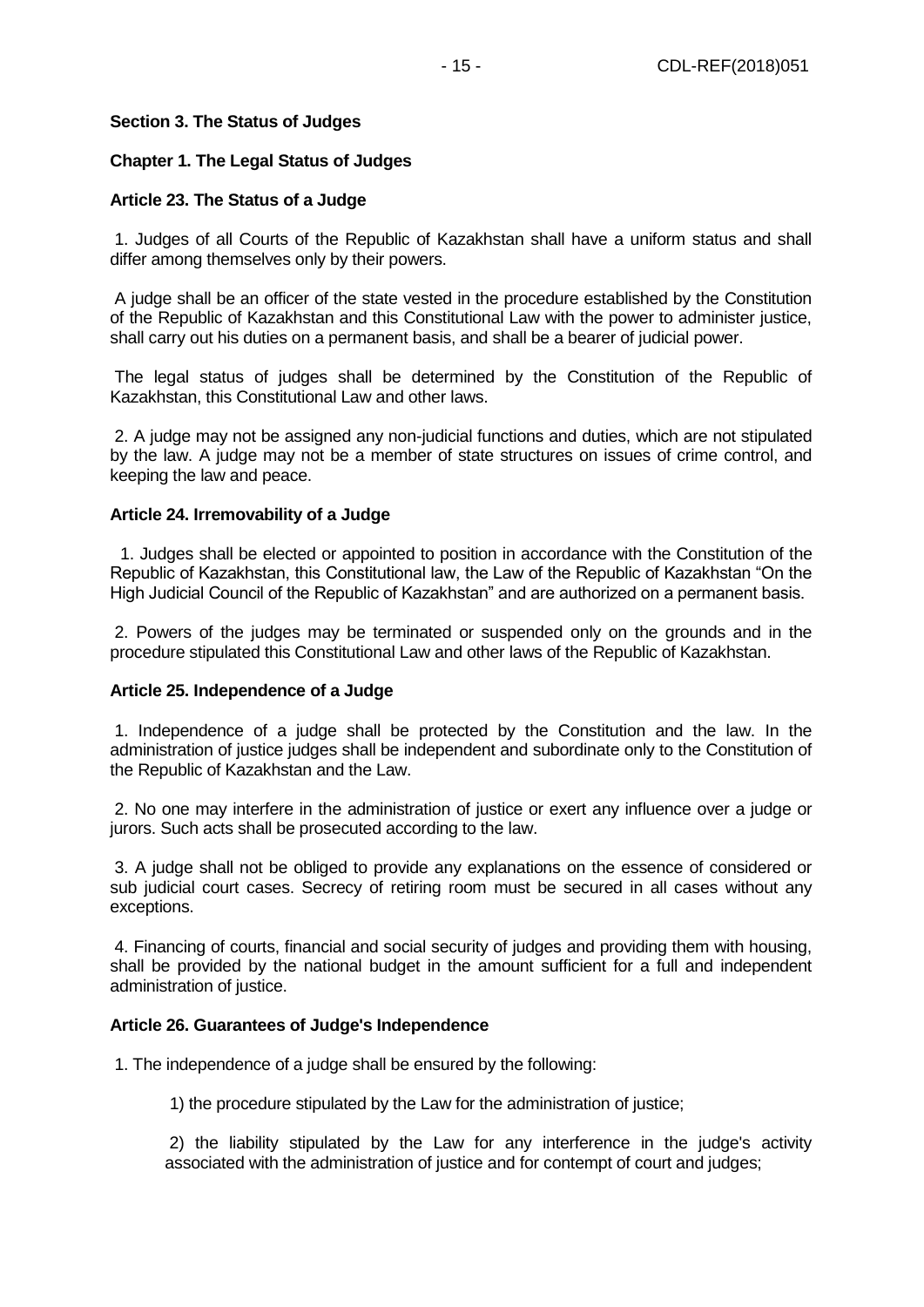3) the inviolability of a judge;

4) established bythe Constitution of the Republic of Kazakhstan, this Constitutional law and the Law of the Republic of Kazakhstan "On the High Judicial Council of the Republic of Kazakhstan" order of election, appointment to position, termination and suspension of powers of the judge, the right of a judge to resign;

5) the provision to judges, at the expense of the state, of financial support and social security appropriate to their status, and prohibition to deteriorate it.

2. Judges, members of their family and their property shall be under the protection of the state. Internal Affairs Agencies shall take timely and exhaustive measures to provide for security of a judge and members of his family, safety of their property, if the judge files the corresponding application.

Any harm inflicted to a judge and his property in connection with his professional activity shall be reimbursed from the national budget.

## **Article 27. The Inviolability of Judges**

1. A judge may not be detained, subjected to detention, house arrest, delivery administrative penalties imposed in a judicial procedure, brought to criminal liability without the consent of the President of the Republic of Kazakhstan based on conclusion of the High Judicial Council, and in the case stipulated by subparagraph 3) of article 55 of the Constitution, without the consent of the Senate of the Parliament of the Republic of Kazakhstan, except for cases of detention at the scene of a crime or committing serious or especially serious crime.

2. After registration of the reason for the beginning of pre-trial investigations in the Unified register of pre-trial investigation pre-trial investigation may be continued only with the consent of the Attorney General of the Republic of Kazakhstan. In cases where a judge arrested at the scene of a crime or a fact of preparation or attempt to commit serious or especially serious crime is established or committed a serious or especially serious crime, pre-trial investigation against him may be continued until the consent of the Attorney General of the Republic of Kazakhstan, but with its mandatory notice during the day. Special operational-search measures and secret investigative actions against judge can be held with the sanction of the Prosecutor in the order established by legislative acts of the Republic of Kazakhstan.

3. The judge shall be awarded the certificate in the order established by the High Judicial Council of the Republic of Kazakhstan.

## **Article 28. Requirements to a Judge**

1. A judge shall be obliged:

1) to strictly observe the Constitution and Laws of the Republic of Kazakhstan and be faithful to the oath of a judge;

2) in carrying out his constitutional duties associated with the administration of justice, and in unofficial relations, to comply with the requirements of judicial ethics and to avoid anything which might denigrate the authority or dignity of the judge or cause doubts about his honesty, fairness, objectivity and impartiality;

3) to oppose any attempts of corruption and illegal interference in his activity associated with the administration of justice; and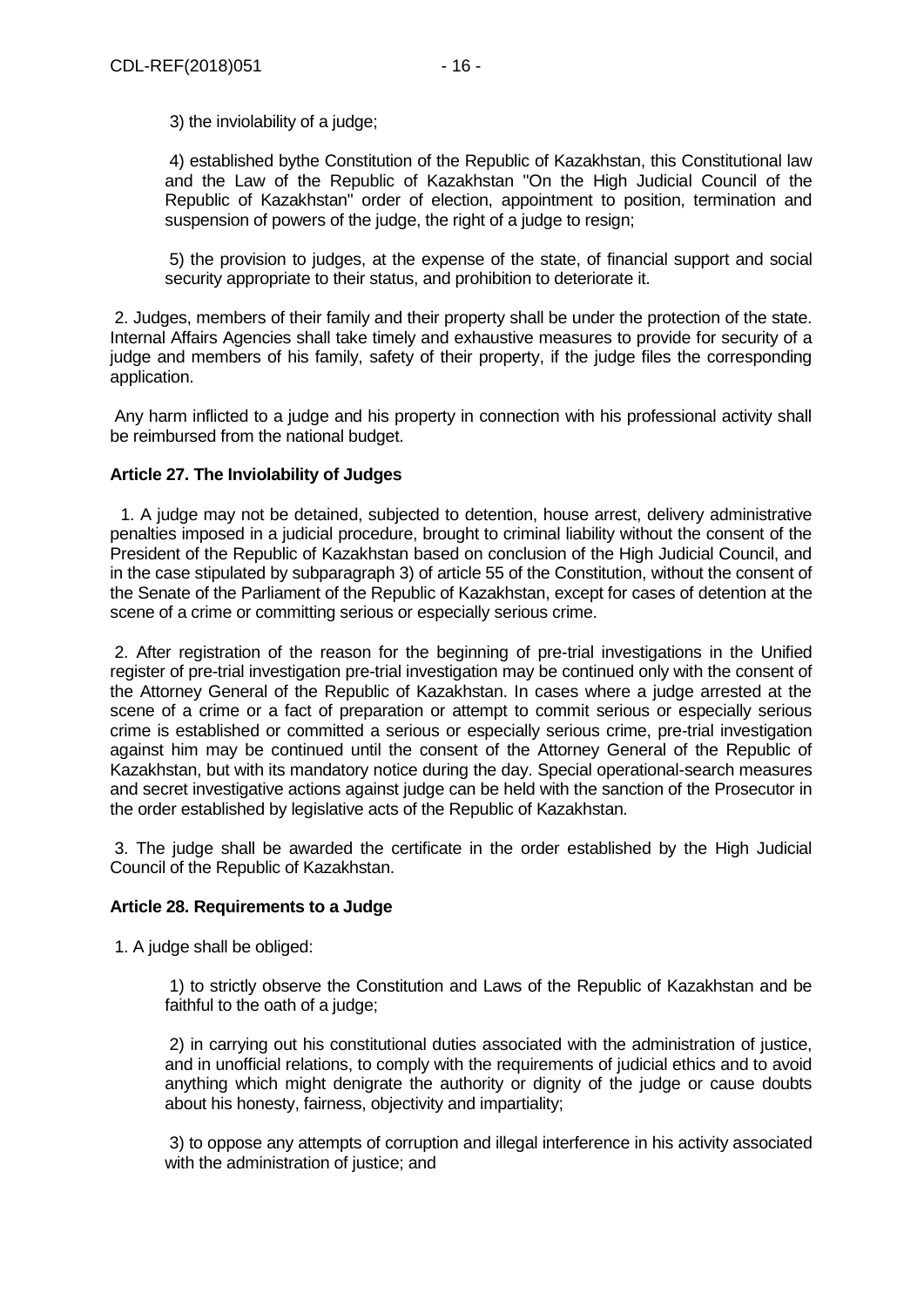4) to observe the secret of judges' council.

Judges, with the exception of having the experience of judicial work for more than twenty years, every five years, undergo evaluation of professional activity in the Trial jury.

2. The office of a judge shall be incompatible with a deputy's mandate, any paid position except teaching, research or other creative activity, business activity, or being a member of the management body or supervisory board of a commercial organization. Judges may not be members of parties or trade unions, and may not come out in support or opposition of any political party.

## **Article 29 Requirements for candidate judges**

1. A citizen of the Republic of Kazakhstan may be appointed as the judge of the district court:

1) reached the age of thirty years;

2) having a higher legal education, high moral and ethical qualities, an impeccable reputation and, as a rule, not less than five years of work experience as a secretary of the court session, consultant (assistant) of the court, Prosecutor, lawyer or not less than ten years of experience in the legal profession;

 3) passed a qualifying exam (the person who completed the training and passed the qualifying examination in a specialized graduate program shall be exempt from the exam within four years from the date of graduation);

4) passed medical examination and confirmed the absence of diseases preventing the execution of professional duties of a judge;

 5) successfully passed one-year paid internship at the court with a separation from the basic place of work and received a positive conclusion of the plenary session of the court at the end of the training (the person who completed the training and passed the qualifying examination in a specialized graduate program shall be exempt from the internship program within four years from the date of graduation);

6) passed polygraph examination.

The requirements provided by subparagraphs 5) and 6) of the first part of this paragraph do not apply to applicants who are current judges.

2. A citizen may be a judge of the regional court who satisfies the requirements of paragraph 1 of this article, has work experience in the legal profession not less than fifteen years, not less than five years of work experience as a judge from them, and also received the conclusion of the plenary session of a relevant regional court and the surety in writing of two judges of the superior court and one judge retired.

The surety cannot be given by the judge subjected to disciplinary sanction within two years before the giving of the surety.

When giving surety the judge must be impartial, guided by the known reliable data.

When giving surety the judge takes into account established criteria:

1) the time period during which the judge is familiar with the person in respect of which he gives surety, and the circumstances of familiarity;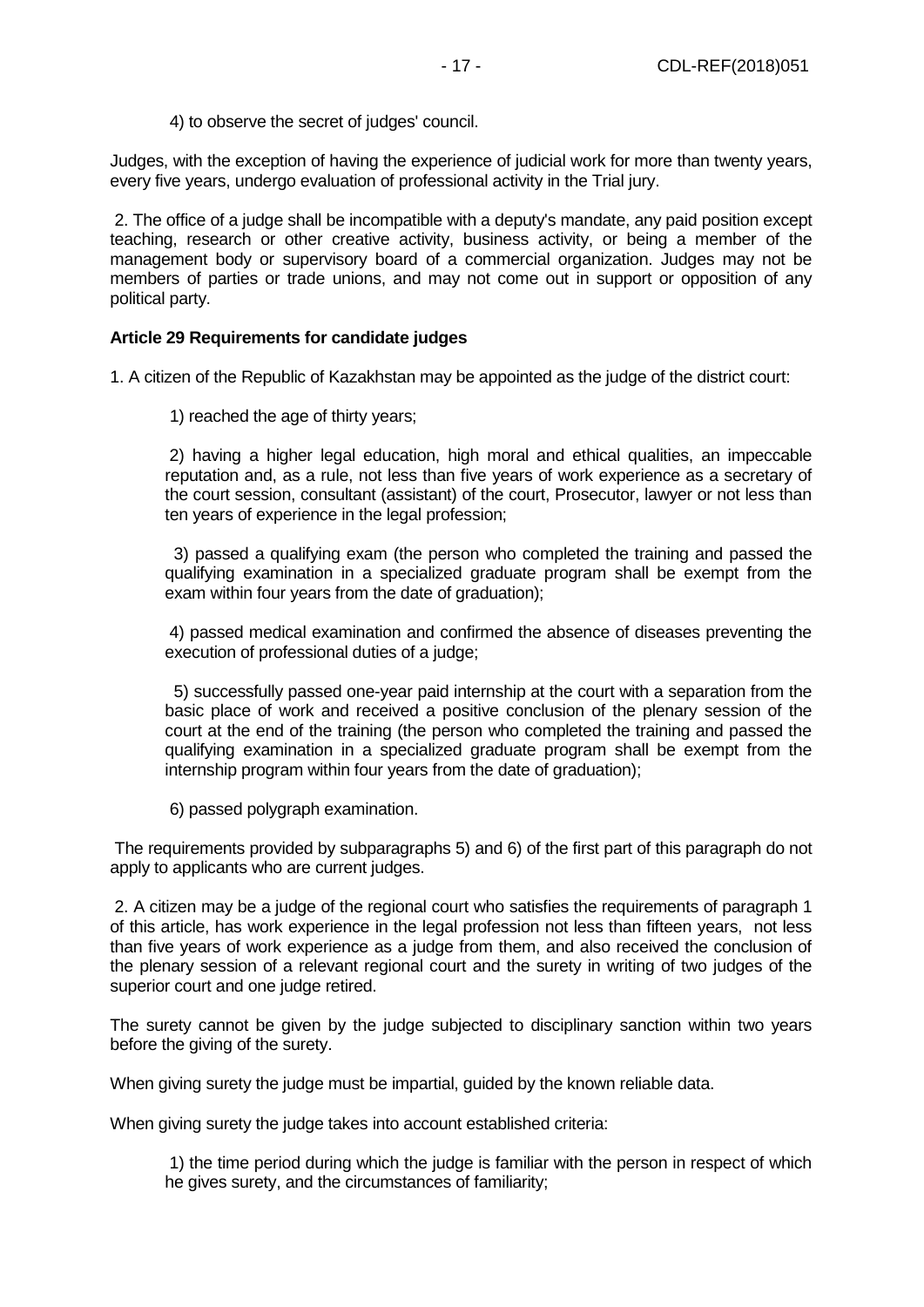3) the information known to the judge on professional and communication skills, personal and business qualities of the person in respect of which he gives surety;

4) other information and data known to the judge.

The conclusion of the plenary session of the corresponding regional court may be appealed to the plenary session of the Supreme Court.

The conclusion of the plenary session of the corresponding regional court or the Supreme Court shall be submitted by the candidate to the High Judicial Council.

3. A citizen may be a judge of the Supreme Court who satisfies the requirements of paragraph 1 of this article, has work experience in the legal profession not less than twenty years, not less than ten years of work experience as a judge from them, including five years of work experience as a judge of the regional court and also received a positive conclusion of the plenary session of the Supreme Court and a written surety from two judges of the superior court and one judge retired.The requirement on the availability of judicial experience, the need for a positive conclusion of the plenary session of the Supreme Court and corresponding written surety does not apply to a candidate for the position of Chairman of the Supreme Court.

3-1. The contestants for the position of chairman and judge of the district court after submission of documents to the High Judicial Council shall obtain conclusions of the Council on cooperation with the courts and the plenary session of the regional court at the place of residence or work.

The contestants for the position of judge of the regional court after the submission of documents to the High Judicial Council shall obtain the conclusions of the Council on cooperation with the courts and the plenary session of the regional court at the place of residence or work.

In case the contestants for the position of judge of the regional court work or live in the same region where the court is located, to the position of judge which they claim, obtaining the second conclusion of the plenary session of the regional court is not required.

Council conclusions on cooperation with the courts and the plenary of the regional court are recommendatory character.

The contestants for the position of judge of the Supreme Court after submission of documents to the High Judicial Council shall also obtain the conclusion of the Council on cooperation with the courts at the place of residence or work. Council conclusion on cooperation with the courts is recommendatory character.

4. Candidates for judge pass one-year paid internship in court on a regular basis with a separation from the basic place of work. The conditions and procedure of passing an internship by a candidate judge shall be determined by Regulations approved by the President of the Republic of Kazakhstan.

 5. Persons elected or appointed from the position of a judge to the state position in representative bodies, and also appointed from the position of a judge to the position directly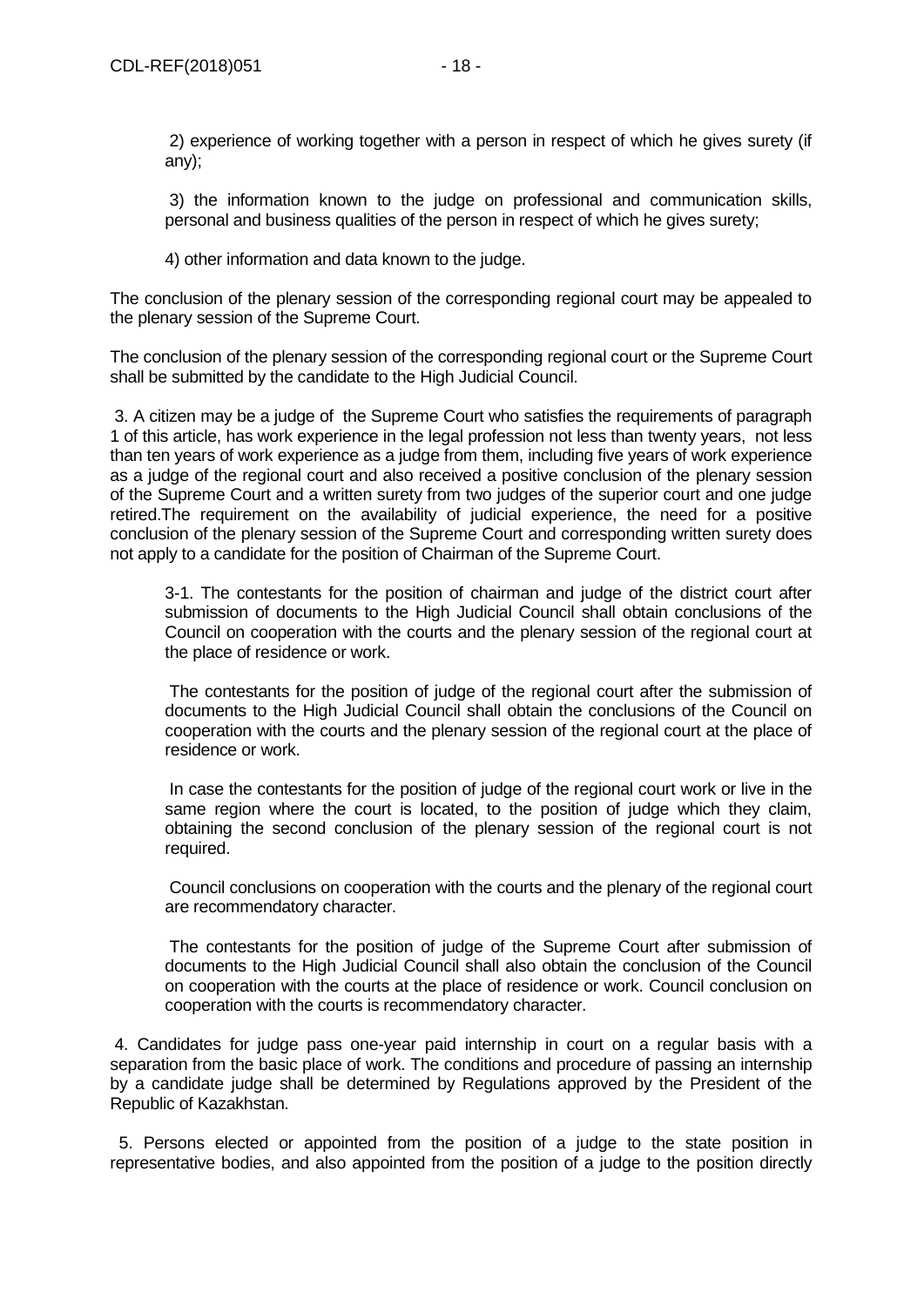related to organizational provision of justice, are entitled to engage judicial position on a competitive basis without internship.

## **Article 29-1. Medical Examination of a Candidate for Position of a Judge**

1. To confirm that a candidate for judge does not have diseases which prevent the execution of professional duties of a judge, he shall pass a medical examination.

2. The list of diseases, which prevent the execution of professional duties of a judge, shall be established by the joint regulatory legal act of the authorized body for organizational and material support of the Supreme Court activity, local and other courts, and the authorized body in health care.

#### **Article 30. The selection of candidates for the position of judge, the President, the Chairman of the Judicial panel of the court**

1. Candidates for the position of judge should be given equal right to hold office irrespective of their origin, social and property status, racial and national belonging, sex, political views, religious beliefs and other circumstances.

2. The selection of candidates for vacant posts of Chairman and judges of the district court, judges of the oblast court and judges of the Supreme Court is the Supreme Judicial Council on a competitive basis from among persons applying for vacant posts and meet the requirements of article 29 of this constitutional law.

3. Nominations for the vacant positions of chairmen and chairmen of judicial boards of oblast courts, chairmen of judicial collegiums of the Supreme Court are considered on an alternative basis by the High Judicial Council at the proposal of the President of the Supreme Court, made on the basis of a decision of the plenary of the Supreme Court.

4. Candidates for the vacant post of Chairman of the district court are recommended from among operating judges or persons having work experience as a judge not less than five years. Nominations for the vacant positions of Chairman and chairmen of the judicial collegiums of the oblast court are recommended from among operating judges or persons having work experience as a judge not less than ten years.

Candidates for the vacant post of Chairman of the district court must obtain a written guarantee from two of the judges of the superior court and one judge retired.

The priority in the selection of candidates for the posts of Chairman of oblast court, chairmen and chairmen of the judicial collegiums of the oblast court judges and chairmen of the judicial collegiums of the Supreme Court is given to the persons consisting in the personnel reserve.

The selection of candidates for the posts of Chairman of oblast court, chairmen and chairmen of the judicial collegiums of the oblast court, chairmen of judicial collegiums of the Supreme Court in addition to the criteria specified in part three of the paragraph 4 of this article, are also considered, and organizational skills.

The candidate for the position of Chairman of the judicial Collegium of the Supreme Court shall be recommended from among the judges of the Supreme Court.

Supreme Judicial Council recommends candidates for the vacant positions of chairmen, chairmen of judicial collegiums of local and other courts, chairmen of judicial collegiums of the Supreme Court to the President of the Republic of Kazakhstan for appointment to office.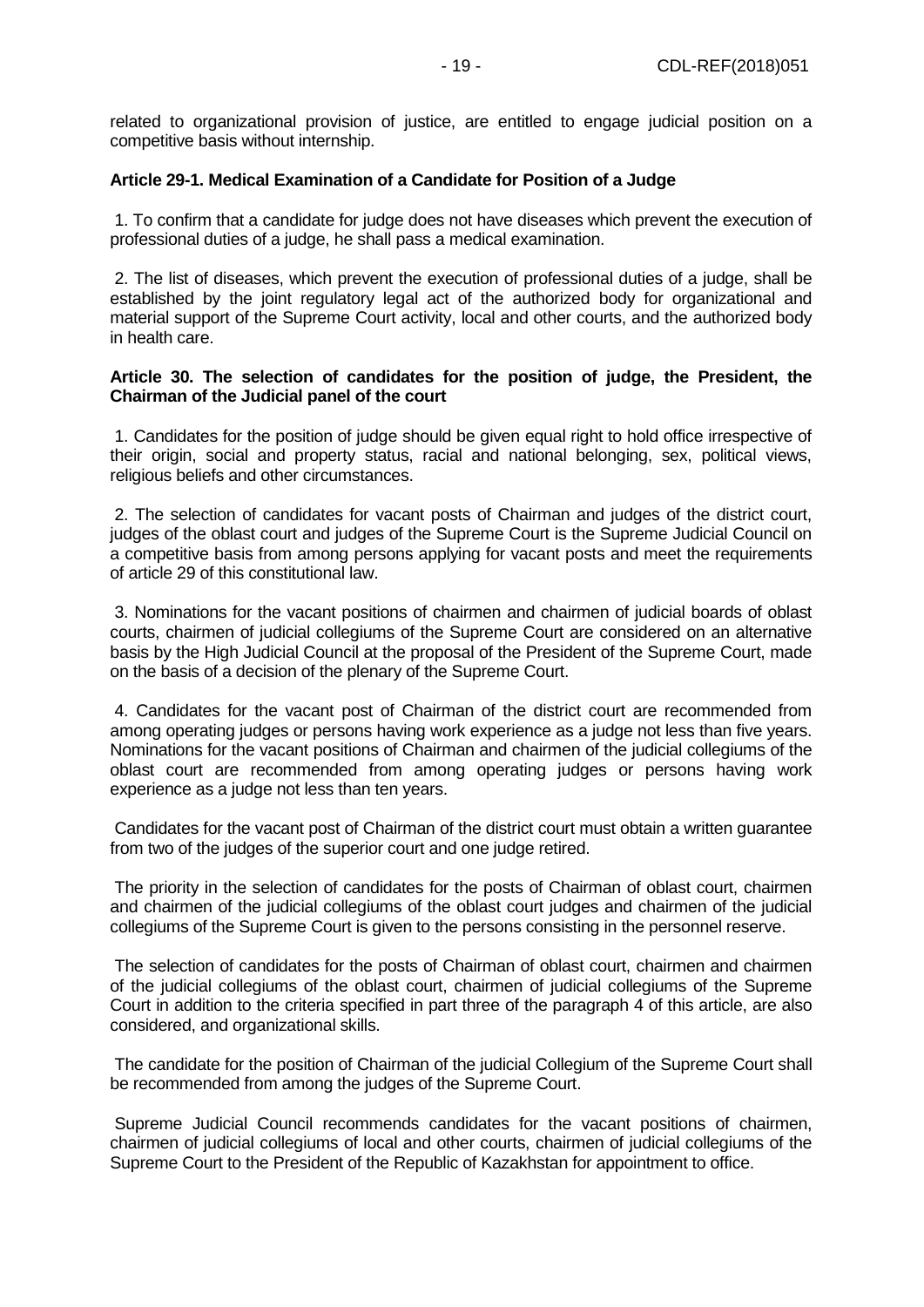The candidate for the post of Chairman of the Supreme Court considered the Supreme Judicial Council.

Supreme Judicial Council recommends candidates for the vacant positions of President, judges of the Supreme Court to the President of the Republic of Kazakhstan for submission to the Senate of the Parliament of the Republic of Kazakhstan.

## **Article 30-1. The assessment of the judges' professional activities.**

Assessment of the professional activities of judges recognized assessment of the level of his professional knowledge and ability to apply them in the administration of justice, legal activities, business and moral qualities of the judge and its compliance with the requirements of this Constitutional law and the Code of judicial ethics.

Assessment of professional activities of judges is for the purpose of improving the qualitative composition of the judiciary, evaluating and stimulating the development of their professional skills, increase the responsibility for strengthening the rule of law in matters of protection of rights of citizens and interests of society.

Assessment of professional activities judge for the first time is the result of one year work as a judge. In the subsequent evaluation of the professional activities of judges is held every five years, as well as the participation in the contest for judge of a higher court, to the post of Chairman of court, Chairman of judicial Board.

Exempt from periodic assessment of professional activities of judges that have twenty or more years of judicial experience.

2. The results of the work of judges upon expiry of the annual period considered at the meeting of the qualification Commission of the Judicial jury and the Chairman of the Supreme Court shall be submitted for the approval of the Supreme Judicial Council.

The results of the work of the judge is considered on the basis of the following criteria:

- 1) indicators of quality of administration of justice;
- 2) observance of norms of judicial ethics and work discipline.

3. Assessment of the professional activities of judges carries out the qualification of the jury Trial.

## **Article 31. Procedure for Vesting Powers in a Judge**

1. Judges of the Supreme Court of the Republic of Kazakhstan shall be elected by the Senate pursuant to the proposal of the President of the Republic of Kazakhstan based on the recommendation of the Supreme Judicial Council.

2. Judges of local and other courts shall be appointed to office by the President of the Republic of Kazakhstan pursuant to the recommendation of the Supreme Judicial Council.

3. Chairmen of judicial collegiums of local and other courts, chairmen of judicial collegiums of the Supreme Court shall be appointed by the President of the Republic of Kazakhstan pursuant to the recommendation of the Supreme Judicial Council based on the proposal of the Chairman of the Supreme Court and opinion of the plenary session of the Supreme Judicial Council for a five-year term.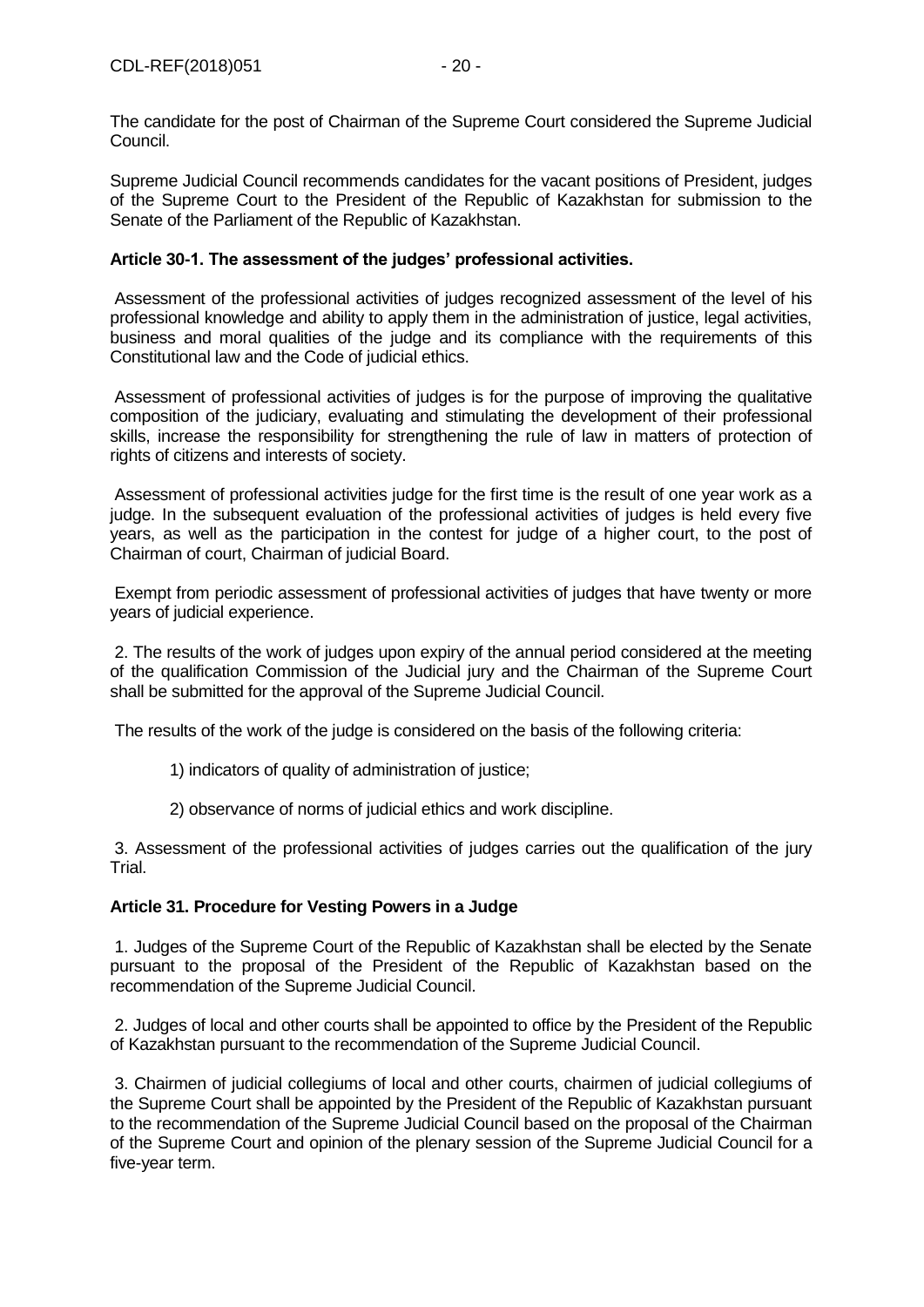4. The Chairman of the Supreme Court shall be elected by the Senate pursuant to the proposal of the President of the Republic of Kazakhstan based on the recommendation of the Supreme Judicial Council for a five-year term.

5. The chairmen of local and other courts shall be appointed by the President of the Republic of Kazakhstan upon the recommendation of the Supreme Judicial Council for a period of five years.

Chairmen of oblast courts, chairmen and chairmen of judicial boards of oblast courts, chairmen of the collegiums of the Supreme Court may not be appointed to the position they assumed in the relevant court more than two times in a row.

6. *(is excluded by Constitutional Law of the Republic of Kazakhstan of 17.11.2008 N 80-IV (the order of implementation, see Article 2);*

7. Upon expiry of their term in office, chairmen and chairmen of the judicial collegiums of local and other courts, the Chairman and chairmen of the judicial collegiums of the Supreme Court shall continue performing the powers of the judge of the corresponding court, unless they have been appointed or elected correspondingly to a similar position in another court.

In the absence of the vacant positions of judges in the corresponding court, chairmen and chairmen of the judicial collegiums of local and other courts which have not been appointed to a similar position in another court, based on their consent judges of an equivalent or lower court shall be submitted for appointment to the vacant position without a competition.

In the absence of the vacant positions of judges in the Supreme Court the Chairman and chairmen of the judicial collegiums of the Supreme Court, based on their consent judges of a lower court shall be submitted for appointment to the vacant position without a competition.

8. In the case of reorganization or abolition of the court, reducing the number of judges of the corresponding court the judges of this court, and the judge at the time of transfer to another court in the case provided for by subparagraph 4) of paragraph 1 of article 44 of this constitutional law, their consent may be submitted to the appointment to the vacant judicial position equivalent or lower court without a contest.

9. Chairmen and chairmen of judicial collegiums of local and other courts, the Chairman and chairmen of the judicial collegiums of the Supreme Court, released from office on the grounds specified in subparagraph 4) of paragraph 1 of article 40 of this constitutional law, continue to exercise the powers of a judge of the respective court.

In case of absence of vacant posts of judges in a corresponding court the chairmen and chairmen of judicial collegiums of local and other courts, with their concurrence, are submitted for appointment to the vacant position of the judge of equivalent or lower court without a contest.

In case of absence of vacant posts of judges in the Supreme Court the Chairman and chairmen of the judicial collegiums of the Supreme Court with their consent are proposed for appointment to the vacant position of a judge of a lower court without a contest.

#### **Article 32. The Judge's Oath**

1. A person elected or appointed to the position of a judge for the first time shall take the following oath: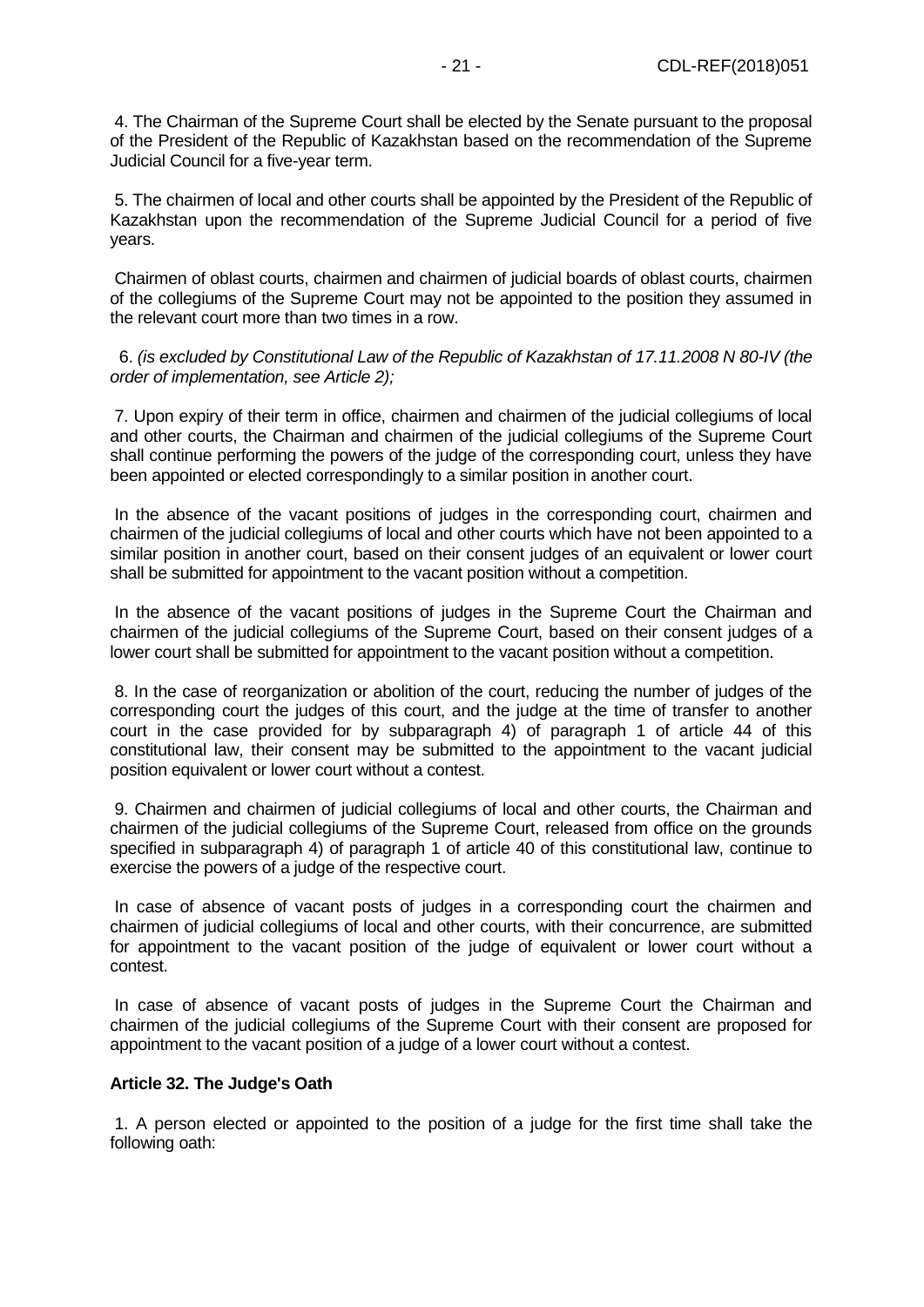"I solemnly swear to carry out my duties honestly and conscientiously, to administer justice subject only to the Constitution and the Laws of the Republic of Kazakhstan and to be impartial and fair as my duty of a judge tells me."

2. The Chairman and judges of the Supreme Court shall take the oath at a session of the Senate of the Parliament of the Republic of Kazakhstan.

3. *(is deleted by the Constitutional Law of the Republic of Kazakhstan of 17.11.2008 N 80-IV (the order of implementation, see Article 2).*

4. A person appointed to the position of a chairman, chairman of a judicial collegium and judge of a regional court, chairman and judge of a district court for the first time shall take the oath at a plenary session of a regional court.

In appointing a judge, the oath shall not be taken repeatedly by the chairman or the chairman of judicial collegium or the judge of another court.

## **Article 33. Suspension of the Powers of a Judge**

1. The powers of a judge shall be suspended if:

1) the judge has been registered as a candidate for the President of the Republic of Kazakhstan, for a deputy of the Parliament or Maslikhats of the Republic of Kazakhstan;

2) having entered into force, the judge has been recognized as missing by a court decision;

3) a consent has been given to charge the judge with criminal liability;

3-1) there is a decision of Trial jury on the necessity of termination of powers of the judge on the grounds provided by subparagraphs 11) and 11-1) of paragraph 1 of article 34 of this constitutional law;

3-2) *is deleted by the Constitutional Law of the Republic of Kazakhstan of 16.02.2012 ? 559-IV (shall be enforced upon expiry of ten calendar days after its first official publication); and*

4) in case of his transfer to another job.

5) filed the application for exemption from the post of judge at their own request.

2. The powers of a judge shall be suspended:

by the President of the Republic of Kazakhstan with regard to the Chairman of the Supreme Court;

by the Chairman of the Supreme Court with regard to all other judges of the Republic.

2-1.In suspending powers of a judge his powers of a chairman or the chairman of the judicial collegium of the corresponding court shall be suspended.

2-2. When applying for exemption from office of a judge at his own request, his powers are suspended following the expiration of one month from the date of submission of the application.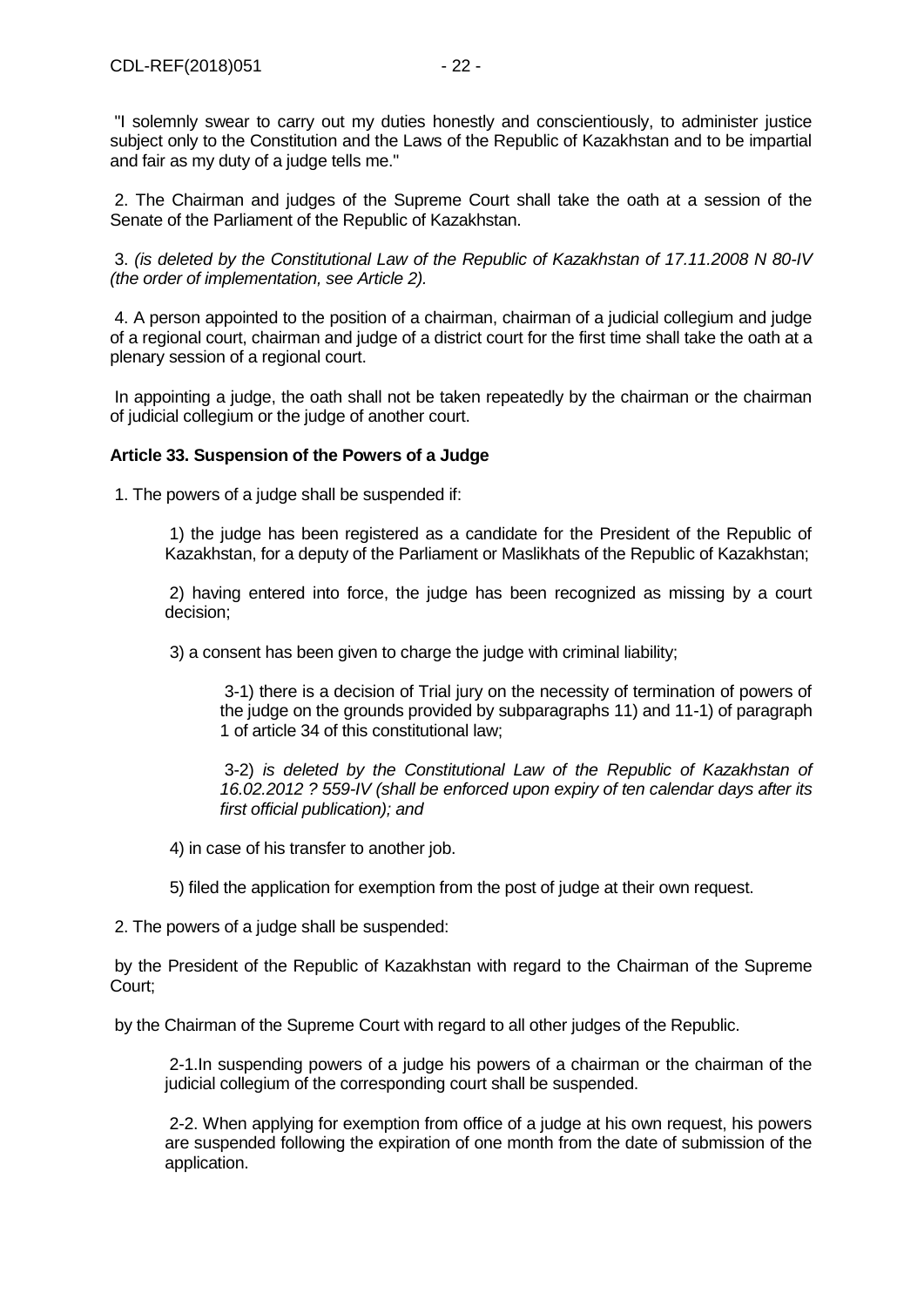3. The powers of a judge shall be renewed if the circumstances, which served as the grounds for making decision to suspend the powers of a judge, are no longer relevant.

## **Article 34. Dismissal and termination of powers of the Court Chairman, the chairman of Judicial Board, and the Judge.**

1. The grounds for termination of the powers of a judge are as follows:

1) judge's resignation

2) judge's discharge from office pursuant to his own wish;

3) state of health impeding further performance of professional duties, in accordance with a medical opinion;

4) entering into legal force of a court decision recognizing the judge as legally incapable or restrictedly incapable, or applying compulsory measures of a medical nature to him;

5) entry into legal force of a guilty verdict against the judge, the termination of the criminal case at the pretrial stage on non-rehabilitating grounds;

6) loss of citizenship of the Republic of Kazakhstan;

7) death of the judge or entering into legal force of a court decision recognizing him as deceased;

8) appointment, election of the judge to another position or his transfer to another job;

9) abolishment of the court or reorganizing of the court reducing the number of judges of the corresponding court, if the judge does not consent to the vacant position of a judge in another court, and the judge's refusal from transfer to another court in another specialty in the case provided for by subparagraph 4) of paragraph 1 of article 44 of the present constitutional law;

10) the abolition of a court or reorganizing of the court reducing the number of judges of the corresponding court, expiration of term of office, if the President of the court, Chairman of judicial Board do not consent to the vacant position of a judge in another court, and the refusal of the President of the court, Chairman of judicial Board from being transferred to another court, on another specialty in the case provided for by subparagraph 4) of paragraph 1 of article 44 of the present constitutional law;

11) the decision of the qualification Commission Trial jury about the discrepancy, the judges occupy positions because of professional incompetence;

11-1) the decision of the disciplinary Commission of the Judicial jury on the necessity of dismissal of judges for committing disciplinary misconduct or failure to comply with the requirements specified in article 28 of this constitutional law;

12) coming of retirement or limit age of being in office of a judge.

2. The powers of the chairman, the chairman of the judicial collegium of the court may be terminated early pursuant to his own wish or failure to meet the requirements stipulated in Articles 9, 14, 15, 20, 21 and 28 of this Constitutional Law.

3. Decision to discharge a judge from office shall be made by: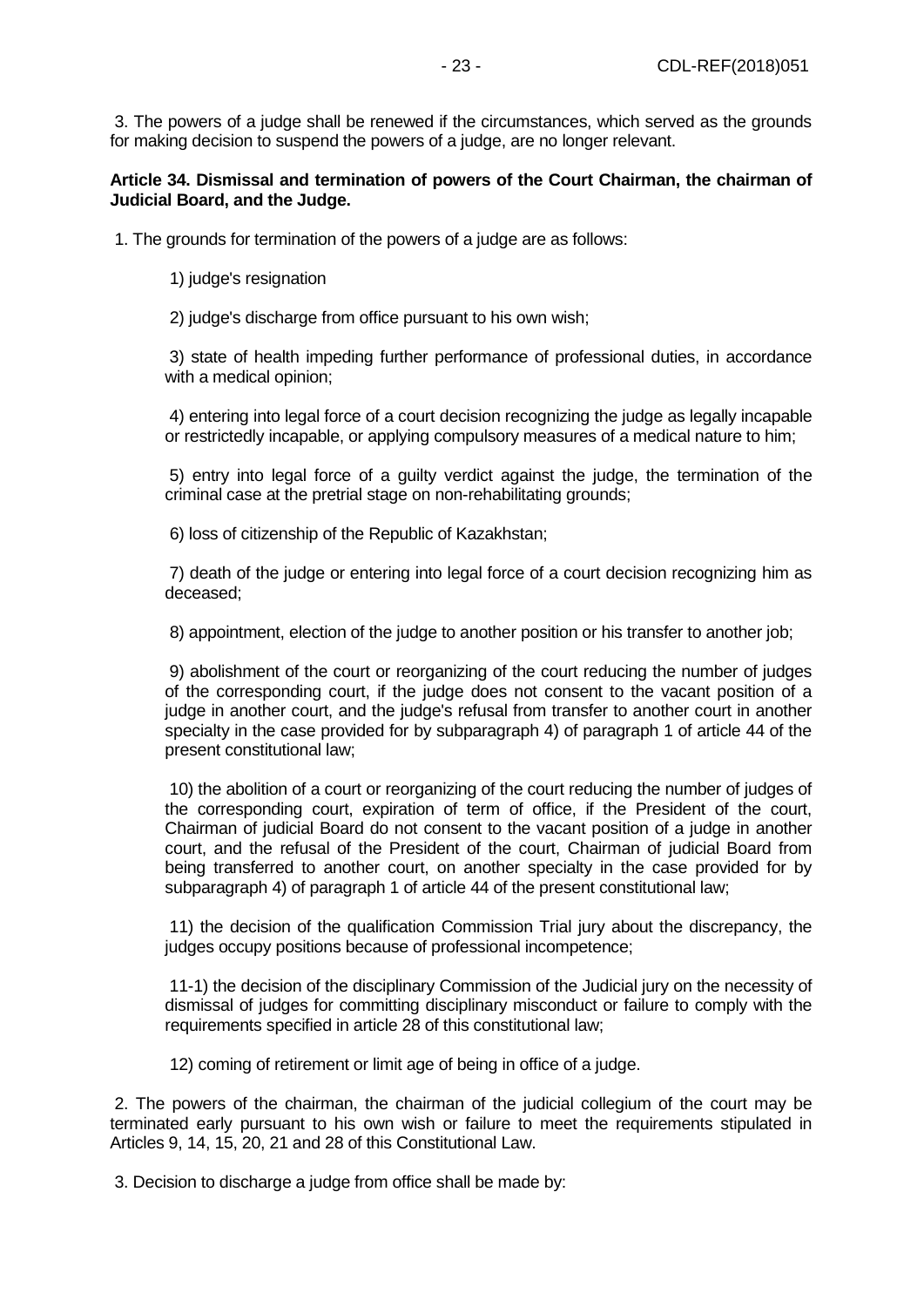1) a resolution of the Senate of the Parliament of the Republic of Kazakhstan, with regard to the Chairman and judges of the Supreme Court, pursuant to the proposal of the President of the Republic of Kazakhstan;

2) a decree of the President of the Republic of Kazakhstan, with regard to the chairmen of judicial collegiums of the Supreme Court, chairmen, chairmen of judicial collegiums and judges of local and other courts.

4. The dismissal of the judges at the same time shall entail the termination of powers of the Chairman or Chairman of judicial Collegium of the corresponding court.

The dismissal of the Chairman or the Chairman of the judicial Collegium of the corresponding court at his own request or the expiration of the term of office shall not entail dismissal from office of a judge of that court, except in the cases prescribed by paragraph 7 of article 31 of this constitutional law.

In the absence of a vacant post of judge in the relevant court President or the Chairman of the judicial Board, with its consent, shall be made by the appointment to the vacant position of the judge of equivalent or lower court without a contest.

5. Grounds for termination of office of judges stipulated by sub-paragraphs 5), 11) and 11-1) of paragraph 1 of this article shall be recognized as negative motives.

## **Article 34-1. The Limit Age of Tenure in the Position of a Judge**

1. When a judge achieves the retirement age stipulated by the Law of the Republic of Kazakhstan, the further tenure in the position of a judge till reaching the age limit by him shall be allowed by the Chairman of the Supreme Court with the consent of the Supreme Judicial Council.

2. The tenure of the judges is permitted until they reach the upper age limit of sixty-five years, which in exceptional cases may be extended for not more than five years in accordance with paragraph 1 of this article.

## **Article 35. Resignation of a Judge**

1. Resignation is termination of powers of the judge in the form of honour retiring judges, who have an excellent reputation, the experience of judicial work not less than twenty years, to preserve his title of judge, belonging to the judicial community, guarantees of personal immunity and other material and social guarantees stipulated by this Constitutional law.

A judge shall be discharged from office in the form of resignation pursuant to the written application of the judge about resignation.

2. When retiring a judge shall be paid lump-sum severance allowance in the amount of twentyfour-month official salaries with the experience of judicial work of twenty or more years, with experience of judicial work from fifteen to twenty years in the amount of eighteen-month official salaries according to the latest position.

2-1. The judge staying in resignation, including retired before January 1, 2016, with the experience of judicial work not less than fifteen years, has reached retirement age prescribed by Law of the Republic of Kazakhstan "On pension provision in the Republic of Kazakhstan" paid non-taxable monthly life annuity in the amount of fifty per cent of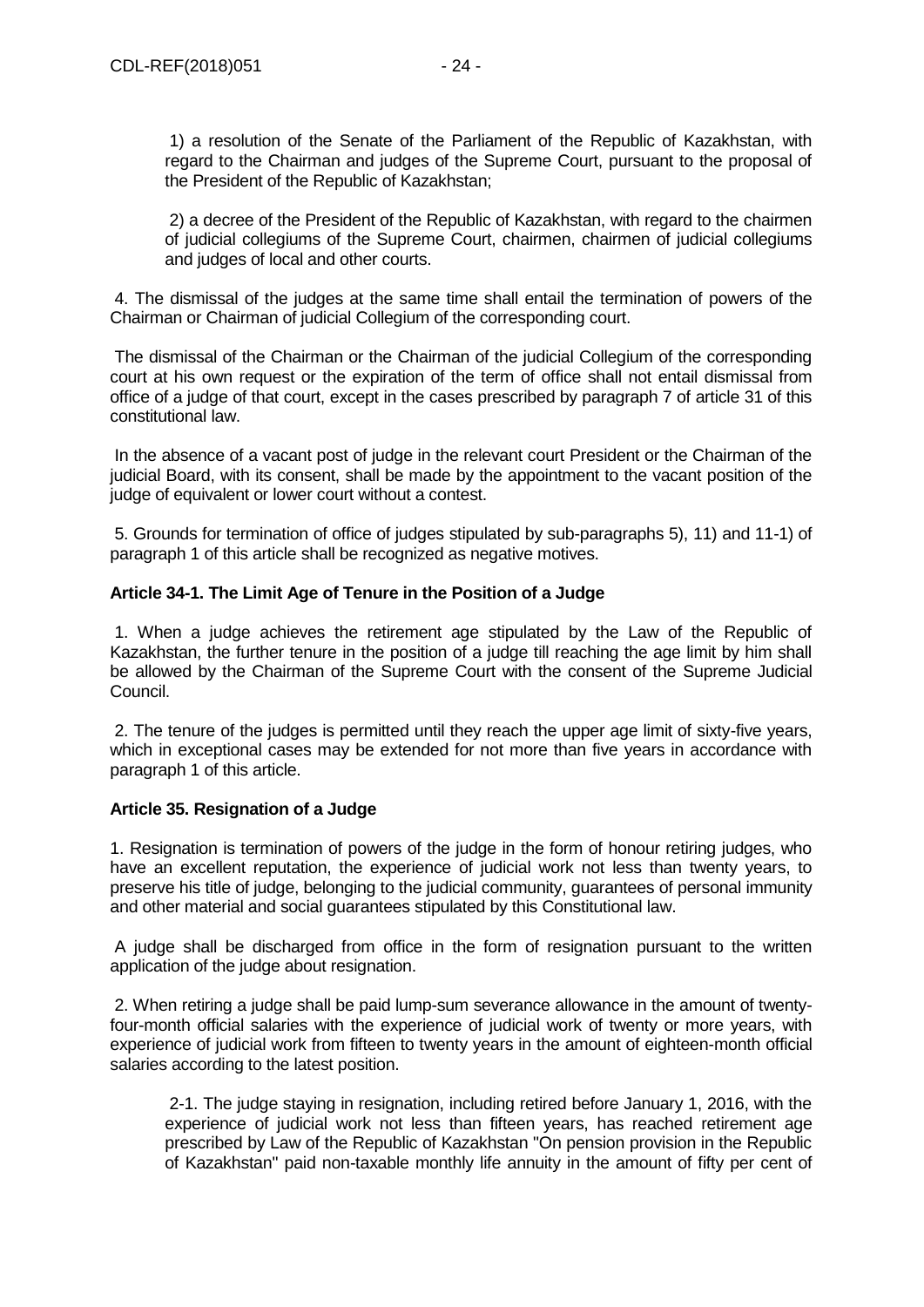the salary at the last position of a judge, except in cases of suspension or termination of retirement.

For each year of experience of judicial work for over twenty years, and for judges who retire before January 1, 2016, for each year of experience of judicial work for more than fifteen years, the monthly annuity of a judge staying in resignation, increased by one per cent of the salary at the last position of a judge.

The maximum amount of monthly annuity of the judge staying in resignation, shall not exceed sixty-five per cent of the salary at the last position of the judge and student ticket monthly calculation index established by the law on Republican budget for corresponding financial year.

The monthly annuity of the judge staying in resignation, shall be calculated at the last position according to the remuneration system for judges, effective on the date of the request for payment specified content.

An increase in prescribed by the legislative acts of the Republic of Kazakhstan order of the size of remuneration of judges, respectively, recalculated monthly annuity.

The order of payment of the monthly annuity of the judge staying in resignation, determined by the Government of the Republic of Kazakhstan.

The judge staying in resignation, has the right to receive pension payments from the pension savings formed in his individual retirement account.

2-2. Payment of the monthly annuity of the judge staying in resignation, shall be suspended in case of occupation in accordance with legislation of the Republic of Kazakhstan paid from the Republican or local budget or from the funds of the National Bank of the Republic of Kazakhstan office, except as related to the occupation of teaching, research or other creative activity.

In the event of termination of office, paid from the Republican or local budget or from the funds of the National Bank of the Republic of Kazakhstan, the payment of a monthly annuity to the judge resumed.

3. A judge's resignation shall be terminated in the following cases:

- he commits a crime or misdemeanour which brings the authority of the judiciary into disrepute;

- at his own wish;

- loss of citizenship of the Republic of Kazakhstan;

- his death or entering into legal force of a court decision recognizing him as deceased;

Before considering the grounds for termination of resignation of a judge resignation of a judge shall be suspended

- Suspense of judge's resignation shall be carried out by the Chairman of the Supreme Court

- Resignation of judge shall be renewed if the circumstances, which served as the grounds for making decision to suspend the resignation of a judge, are no longer relevant.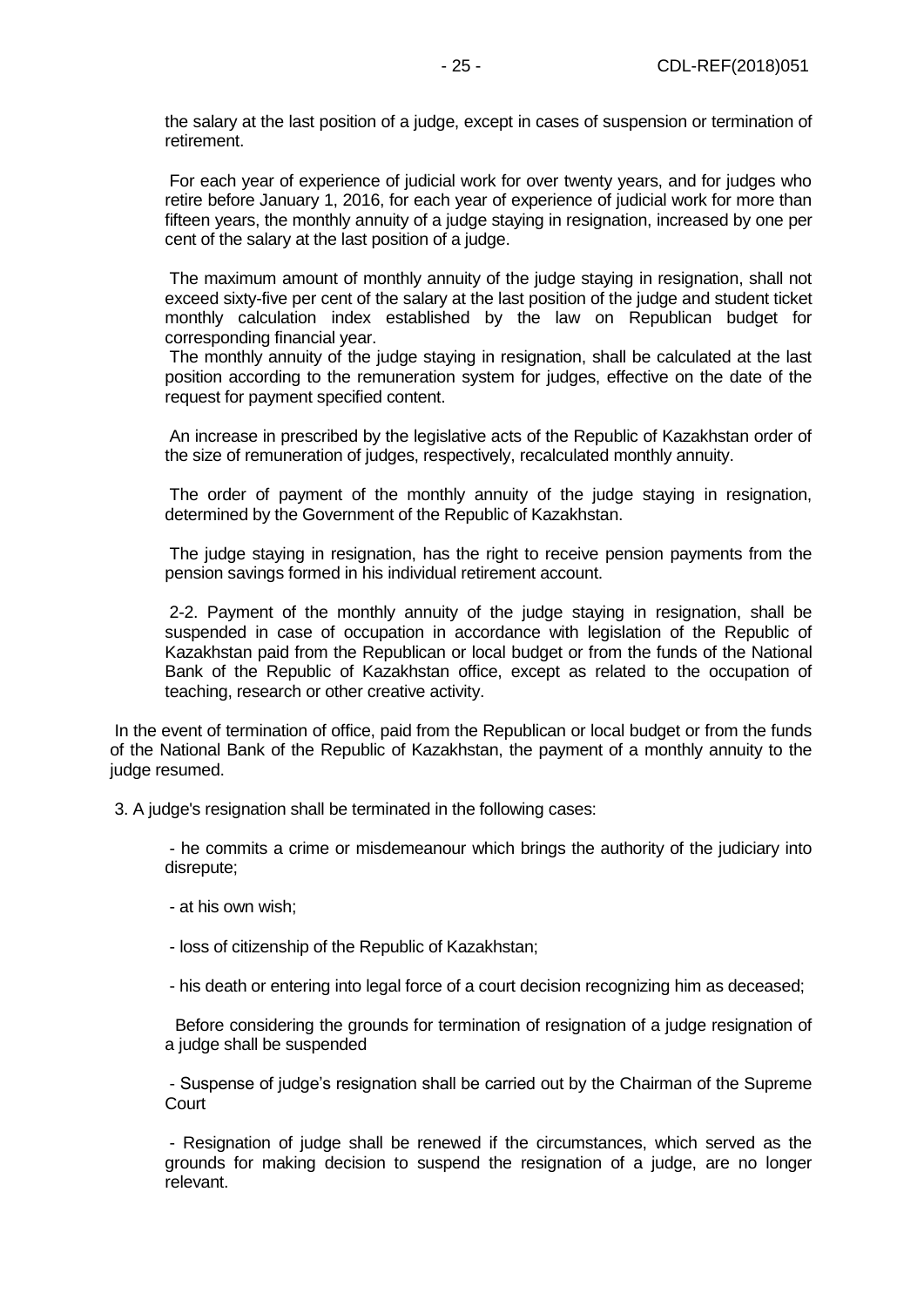4. In the event of termination of resignation the judge shall be deprived of guarantees of personal inviolability and guarantees stipulated by Articles 51, 53 and 55 of this Constitutional Law.

In suspending resignation of judge, the validity of the guarantee of personal inviolability and guarantees provided by Articles 51, 53 and 55 of this Constitutional Law shall be also suspended.

5. Termination of resignation shall be carried out in the same procedure as the discharge of a judge from office due to resignation.

6. The judges who are retired under the age limit of tenure of a judge may, if they consent to be involved in the administration of justice for the period of temporary absence of a judge, but not more than six months.

## **Article 35-1. Pension Provision of a Judge**

1. Pension provision of a judge shall be carried out in the order and conditions stipulated by the legislation of the Republic of Kazakhstan on Pension Provision.

2. When the dismissal of a judge from office on negative grounds, the additional mandatory pension contributions, as listed due to the budget until January 1, 2016, shall be removed to the Republican budget.

## **Article 36. The Supreme Judicial Council**

1. The Supreme Judicial Council shall consist of the Chairman, secretary and other members to be appointed to office by the President of the Republic of Kazakhstan

2. Status and organization of work of the Supreme Judicial Council shall be determined by the law.

## **Article 37. Judicial Community and its Bodies**

1. In order to exercise and protect common interests of judicial community, judges shall have the right to create public associations.

2. Judicial associations shall, where necessary, represent and protect interests of their members in the procedure established by the legislation and may not influence the administration of justice, and shall not pursue any political goals.

## **Article 38. Disciplinary and Qualification Collegiums of Judges**

Footnote. Article 38 is deleted by the Constitutional Law of the Republic of Kazakhstan of *16.02.2012 ? 559-IV (shall be enforced upon expiry of ten calendar days after its first official publication).*

### **Article 38-1. The jury**

1. For assessing the professional activities of incumbent judges, affirming the right of a judge to resign and its termination, as well as consideration of disciplinary proceedings, disciplinary cases against judges formed the Court of the jury.

The judicial jury consists of the qualification and disciplinary commissions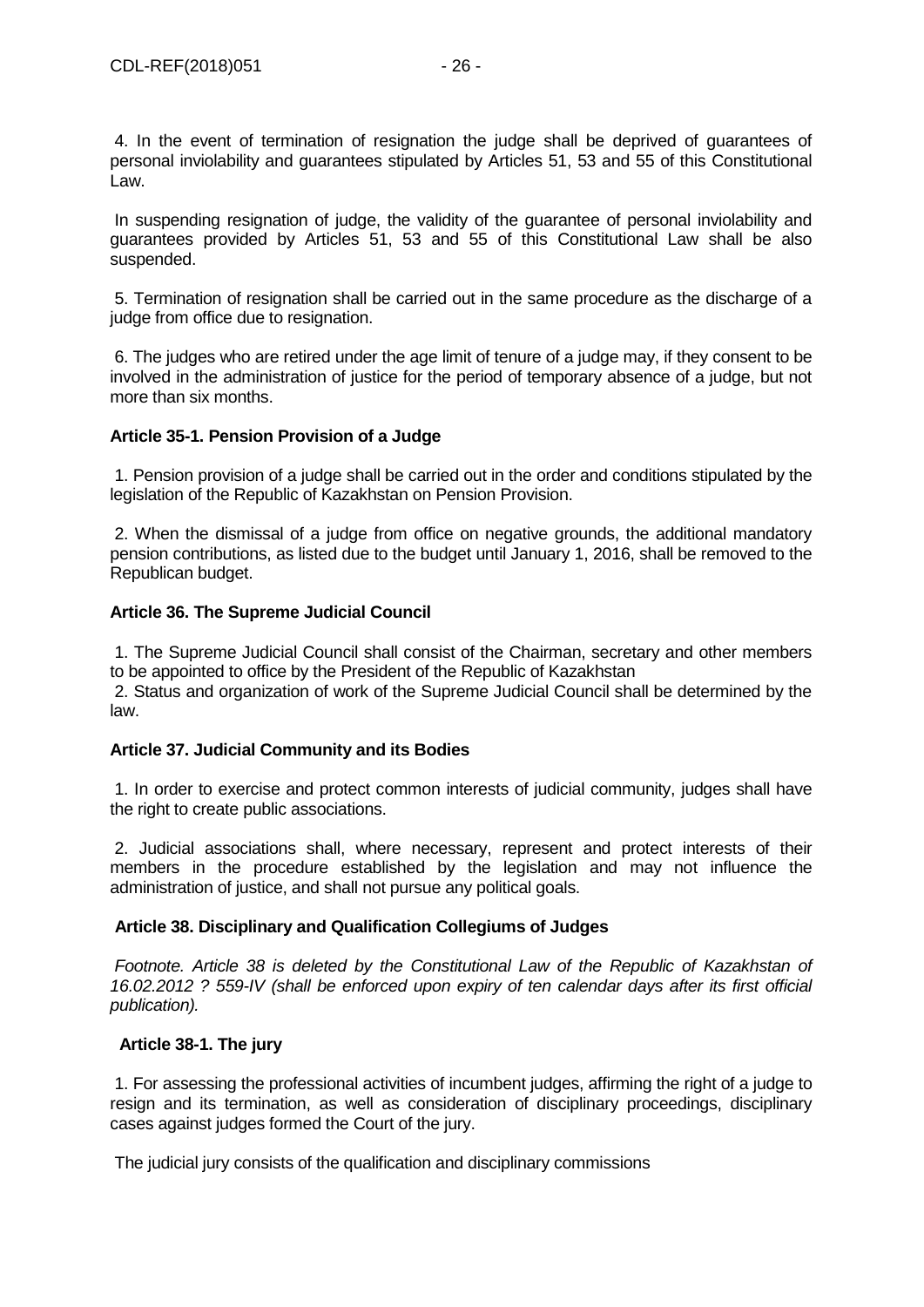The qualification Commission consists of seven members – two judges of oblast courts, two judges of the Supreme Court and three judges retired.

The disciplinary Commission consists of nine members – three judges of district courts, three judges of oblast courts and three judges of the Supreme Court.

2. The basis for consideration to the disciplinary Commission of the Judicial jury of materials against a judge, are the decisions of the Presidium of the plenary of the oblast court and the Supreme Court.

The basis for consideration by the Judicial jury of materials against a judge are also appeals of individuals and legal persons if they had used all other available means of appeal against the judge's actions.

3. The order of formation and organization of the Judicial jury and its committees, as well as consideration of the materials of disciplinary cases on the Judicial jury shall be determined by regulations approved by the President of the Republic of Kazakhstan.

#### **Article 38-2. Justice academy. Academy is a Justice in the Supreme court**

Academy of justice of the Supreme Court (hereinafter – Academy) is a public institution implementing educational programs of postgraduate education performing retraining and advanced training of the judiciary and scientific activities.

The Supreme Court is the authorized body responsible for the overall management of the Academy.

Education, status and organization of the work of the Academy are determined by the President of the Republic of Kazakhstan.

#### **Chapter 2. Disciplinary Liability of Judges**

#### **Article 39. Grounds for Disciplinary Liability of Judges**

1. A judge may be disciplined for committing a disciplinary offense.

A disciplinary offence is a culpable action (inaction) in the performance of official duties or when off duty activities, which were violated the provisions of this constitutional law and (or) the code of judicial ethics, which resulted in a diminution of the authority of the judiciary and damage the reputation of the judge.

A judge may be disciplined:

- 1) for gross violation of law in the trial cases;
- 2) for the Commission of defamatory offense, contrary to judicial ethics;
- 3) for violation of labour discipline.

2. Chairmen of courts and chairmen of judicial collegiums of courts may be charged with disciplinary liability for improperly carrying out their official duties as stipulated by this Constitutional Law.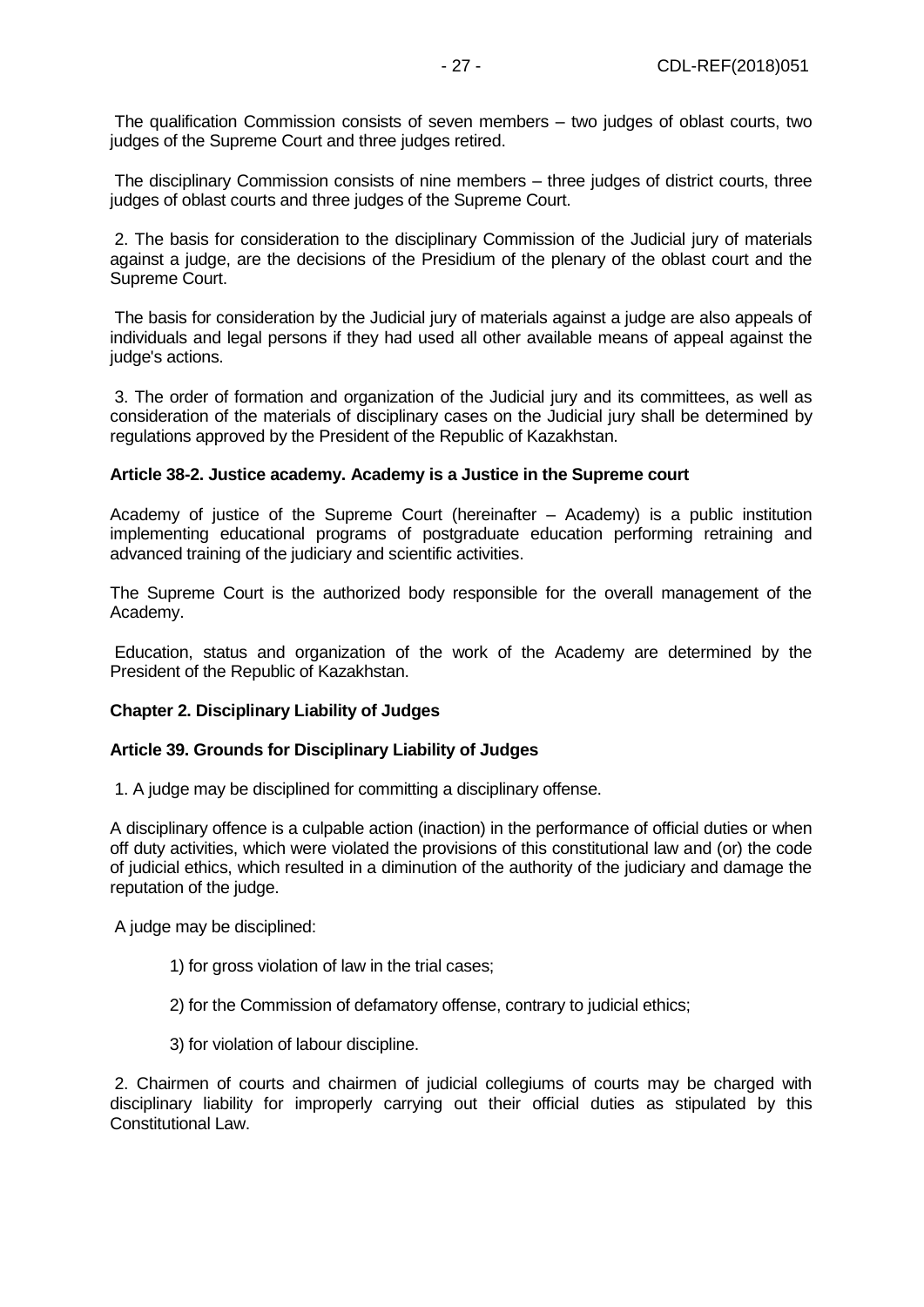3. A judicial error, as well as the repeal or amendment of a judicial act shall not entail liability of the judge unless there had been gross violations of the law as indicated in a judicial act of a higher court.

Judicial error is an act, led to an incorrect interpretation and application of substantive or procedural rights not associated with the wrongful actions of a judge.

## **Article 40. Types of Penalties Applied to a Judge**

1. The following disciplinary penalties may be applied to judges:

- 1) notice;
- 2) reprimand;

3)is deleted by the Constitutional Law of the Republic of Kazakhstan of 29.12.2010 ? 370-IV (shall be enforced upon expiry of ten calendar days after its first official publication);

4) discharge of the chairman of a court or chairman of a judicial collegium from office for the improper performance of official duties;

5) discharge of a judge from office on the grounds stipulated by this Constitutional Law.

2. Only one disciplinary penalty shall be imposed for each breach subject to the nature of the disciplinary misdemeanor, data on the judge's personality and degree of his guilt.

## **Article 41. Right to Initiate Disciplinary Proceedings**

*Footnote. Article 41 is deleted by the Constitutional Law of the Republic of Kazakhstan of 16.02.2012 ? 559-IV (shall be enforced upon expiry of ten calendar days after its first official publication).*

#### **Article 42.Deadlines for the Institution and Consideration of a Disciplinary Case**

1. Disciplinary proceedings against a judge may be initiated not later than three months from the date of discovery misconduct, not counting the time of official investigation and the judge is absent from work for valid reason, except for disciplinary proceedings, on the treatment of individuals, and not later than one year from the date of Commission of the offense.

The day of the discovery of a disciplinary misdemeanor related to breach by a judge of the law when considering a court case, shall be the day of entering into legal force of the judicial act of a higher court instance, which has established the fact of breach of the law, and the day of committing such misdemeanor shall be the day of issuing of the illegal judicial act.

Disciplinary proceedings against judges on the treatment of individuals can be initiated not later than six months from the date of receipt of the petition, not counting the time of official investigation and the judge is absent from work for valid reason.

2. A disciplinary case must be considered within two months of the date of its institution.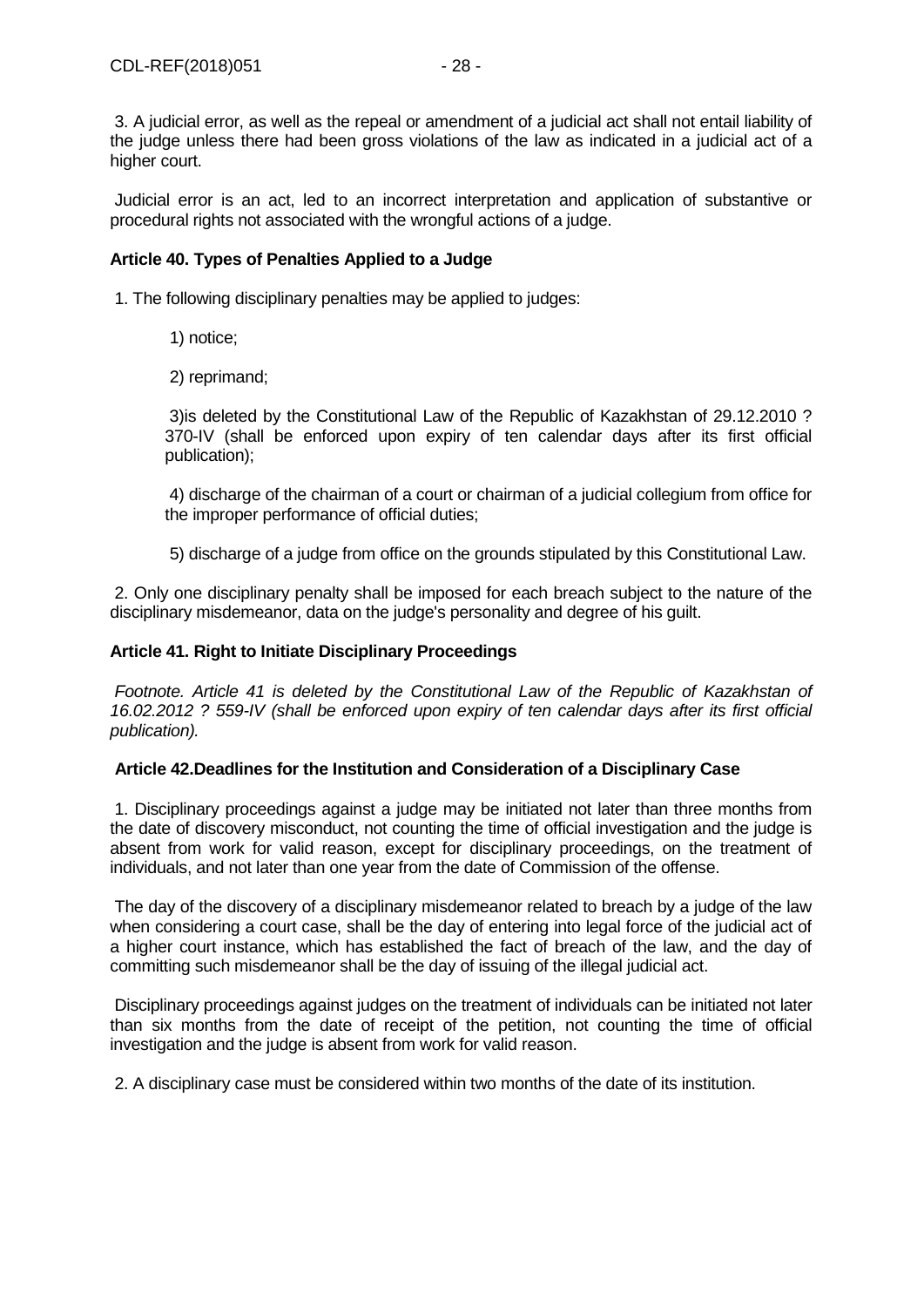## **Article 43. Agencies for the Consideration of Disciplinary Cases**

Footnote. Article 43 is deleted by the Constitutional Law of the Republic of Kazakhstan of *16.02.2012 ? 559-IV (shall be enforced upon expiry of ten calendar days after its first official publication).*

## **Article 44. The decision of Trial jury**

1. Qualifications Commission of Trial jury by results of consideration of materials about the qualification assessment of judges shall make one of the following decisions:

1) recognize the relevant position;

2) recommend for appointment to the post of judge to a higher court, the President of the court, Chairman of judicial Board;

3) recommend for transfer in a personnel reserve to a higher position (higher court);

4) on the transfer to another court in another specialty;

5) recognize irrelevant to the position due to professional inadequacy;

6) refuse to give a recommendation for appointment to the position of judge of the higher court, the President of the court, Chairman of judicial Board.

The decisions of the qualification Commission of Trial jury, provided by subparagraphs 2), 3) and 6) of the first part of this paragraph, have the status of recommendations.

2. The decision of the qualification Commission of Trial jury on recognition that judge is not relevant to the position due to professional inadequacy as results of periodic evaluation of professional activity is the basis for making proposal on the dismissal of a judge from his position by the Chairman of the Supreme Court to the Supreme Judicial Council

The decision of the qualification Commission of Trial jury on the transfer of judge to another court as results of periodic evaluation of professional activity is the basis for making proposal on the transfer of judge to another court, and in case of his refusal of translation – proposal of the dismissal of a judge from his position by the Chairman of the Supreme Court to the Supreme Judicial Council.

3. The disciplinary Committee of Trial jury according to the results of the consideration of material about initiation of disciplinary proceedings takes out one of the following decisions:

1) on initiation of disciplinary proceedings;

2) on refusal to initiate disciplinary proceedings.

According to the results of the disciplinary hearing impose one of the following decisions:

1) on imposing of disciplinary punishment under paragraph 1 of article 40 of this constitutional law;

2) on termination of disciplinary proceedings.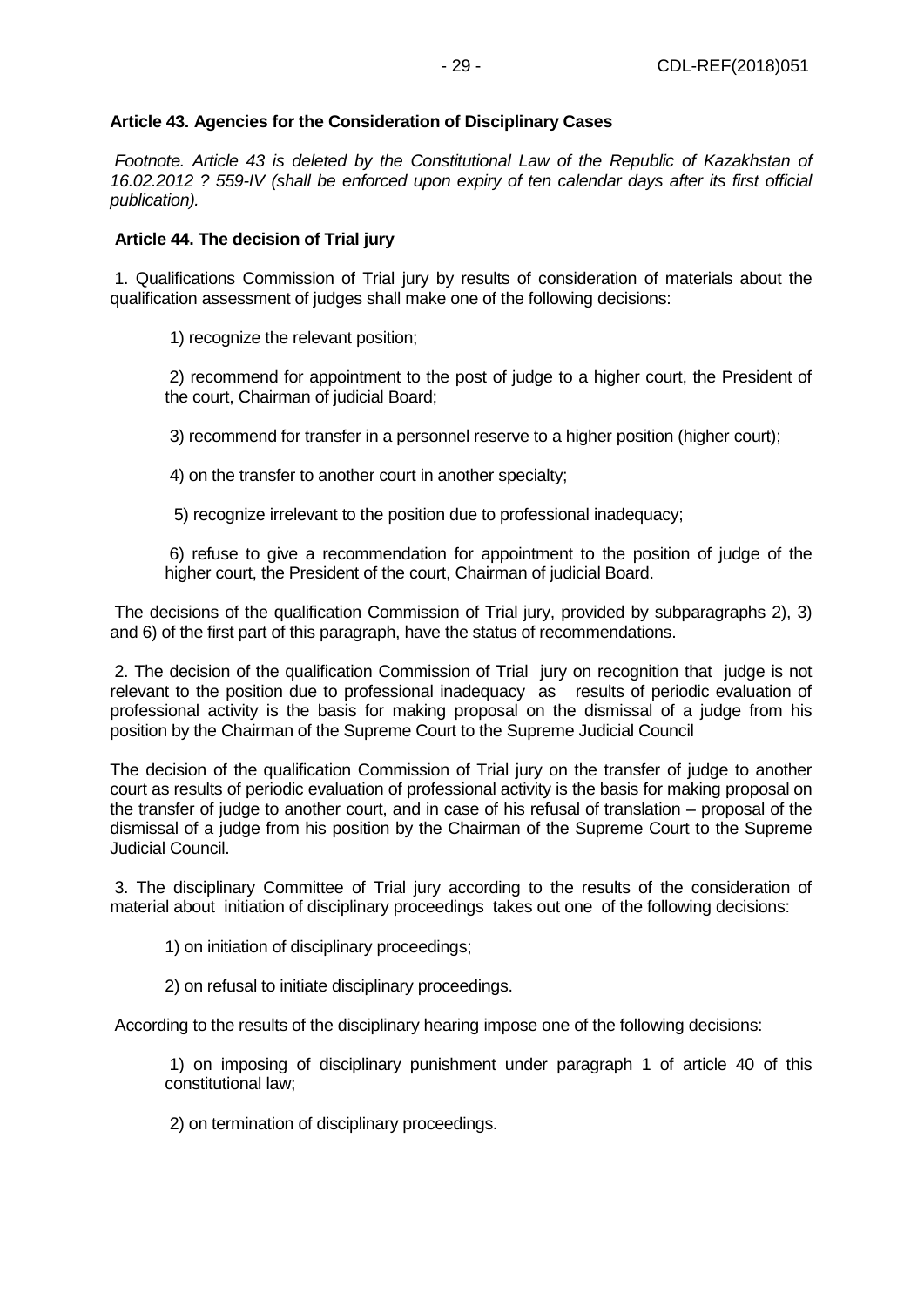The disciplinary Committee of Trial jury according to the results of the consideration of the material on judge's statement on the confirmation of the right to resignation, and material on termination of retirement shall make one of the following decisions:

- 1) on acknowledgement of the right of judges to resign;
- 2) on refusal in acknowledgement of the right of judges to resign;
- 3) on the termination of resignation of a judge;
- 4) refusal in the termination of judge's retirement.

4. The decision of the committees of Trial jury is the basis for making proposal for exemption of the President, the Chairman of the judicial collegium and a judge from their positions by his post the Chairman of the Supreme Court to the Supreme Judicial Council.

5. The decision of the committees of Trial jury may be appealed by the Chairman of the Supreme Court to the Supreme Judicial Council.

 6. The refusal of the Supreme Judicial Council in giving recommendations on the release of the President, the Chairman of the judicial Collegium and a judge from their positions or decision of the Supreme Judicial Council on the unreasonableness of imposing on the judge of any disciplinary sanction are the basis for cancellation and revision of their decision are made by of the relevant commissions of the Judicial jury.

## **Article 45. Term of a Disciplinary Penalty**

1. If for one year from the date of imposition of a penalty, a judge is not subjected to another disciplinary penalty, he shall be deemed not to have been subjected to any disciplinary penalty.

2. Upon the expiry of six months from the date of imposition of a disciplinary penalty, the penalty may be remitted early by the Trial Jury if the judge's behaviour has been irreproachable and the judge's attitude towards his duties has been conscientious.

## **Article 46. Appealing against Decisions of Disciplinary and Qualification Collegiums**

Footnote. Article 46 is deleted by the Constitutional Law of the Republic of Kazakhstan of *16.02.2012 ? 559-IV (shall be enforced upon expiry of ten calendar days after its first official publication).*

## **Chapter 3. Financial Support and Social Security for Judges**

#### **Article 47. Financial Support for Judges**

1. Financial support for a judge must conform to his status and ensure the possibility of full and independent administration of justice, and may not be reduced.

2. Salaries of judges are determined in accordance with subparagraph 9-1) articles 66 of the Constitution based on the status of judge, procedure of his appointment and election, as well as functions performed by him.

3. In the cases provided by subparagraph 9) of paragraph 1 of article 34 of this constitutional law, if the judge was dismissed from his position, he is given the payment of severance in the amount of four monthly average wages at the experience of judicial work not less than three years.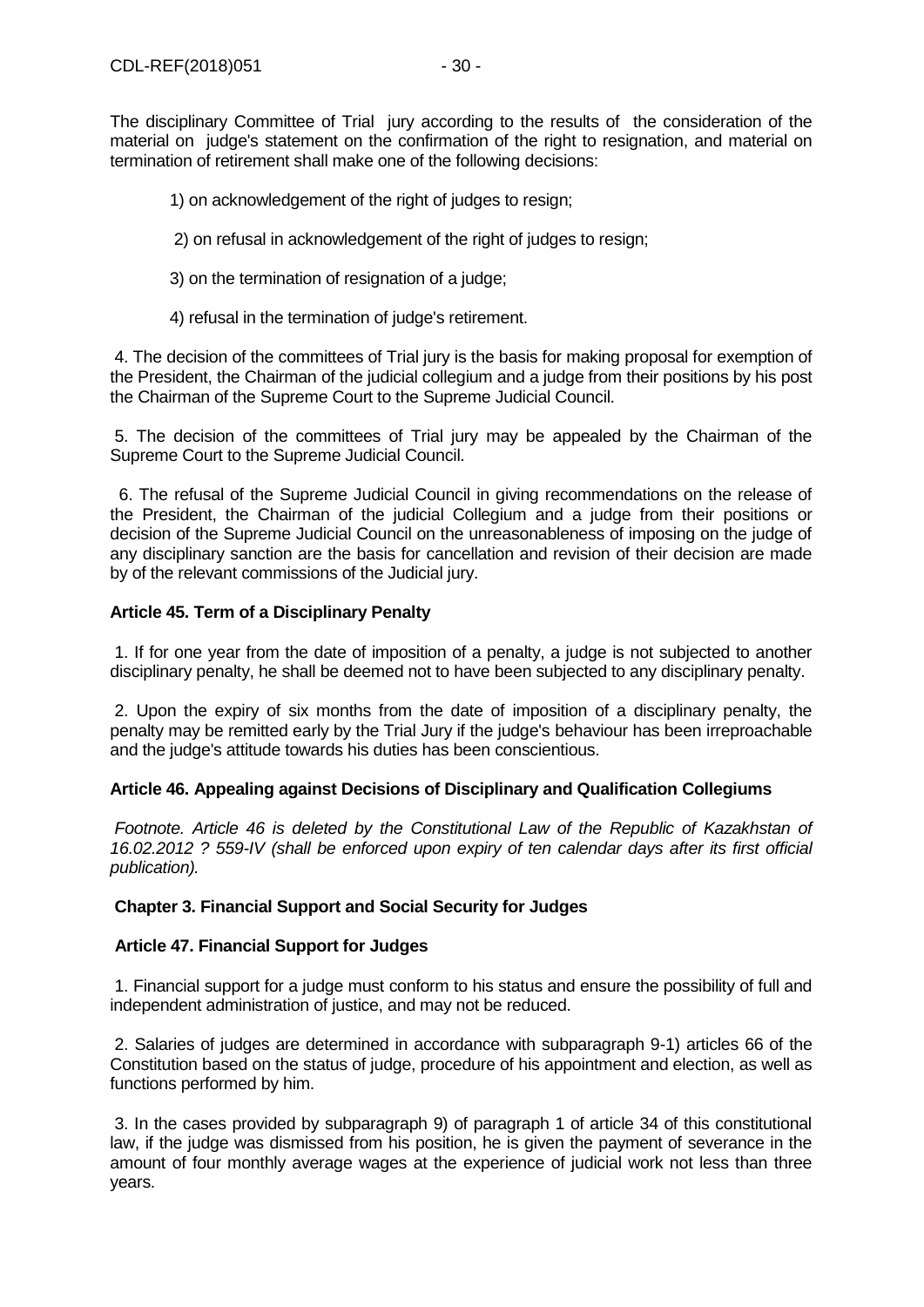## **Article 48. Qualifications of Judges**

*Footnote. Article 48 is deleted by the Constitutional Law of the Republic of Kazakhstan of 29.12.2010 ? 370-IV (shall be enforced upon expiry of ten calendar days after its first official publication).*

## **Article 49. Judges' Annual Leave**

Judges shall be granted annual leave of thirty calendar days with payment of a recuperation allowance in the amount of two official salaries.

## **Article 50. Compensation for Relocation**

Judges who are assigned (elected) or reassigned (re-elected) from one region of Kazakhstan to another and members of their families shall be paid the relocation costs actually incurred in full.

## **Article 51. Housing Provision**

1. Housing shall be provided to judges from the funds of the national budget.

2. The judge and the members of his family in an extraordinary manner, but not later than six months from the day of intercession in position, are provided in relation to a particular area comfortable dwelling from the state housing Fund according to the norms precluding the assignment of a judge to the category of citizens who need better housing conditions. Office housing occupied for permanent residence by a judge, can be his desire privatized in the order established by the legislation of the Republic of Kazakhstan.

3. If a judge has been discharged from office, he and his family members may not be evicted from official housing without being granted other housing.

4. In the cases provided by subparagraph 9) of paragraph 1 of article 34 of this constitutional law, if the judge was dismissed from his position, he is given the right to privatize the office accommodation occupied by him in the order established by the legislation of the Republic of Kazakhstan.

## **Article 52. Providing Gowns to Judges**

Judges of all courts shall be provided with judge's gowns from the funds of the national budget.

## **Article 53. Medical Care for Judges**

1. Judges and members of their families who live together with them shall be supplied with medical care at the relevant state health care institutions in the established procedure.

2. The procedure and conditions of medical care for judges shall be determined by legislation of the Republic of Kazakhstan.

## **Article 54 Compensations in case of injury (trauma, wound, contusion, and professional disease) or fate (death) of a judge**

1..If a judge receives an injury (trauma, wound, contusion, and professional disease) while performing of his official duties he shall be paid lump-sum compensation in the amount established by this article.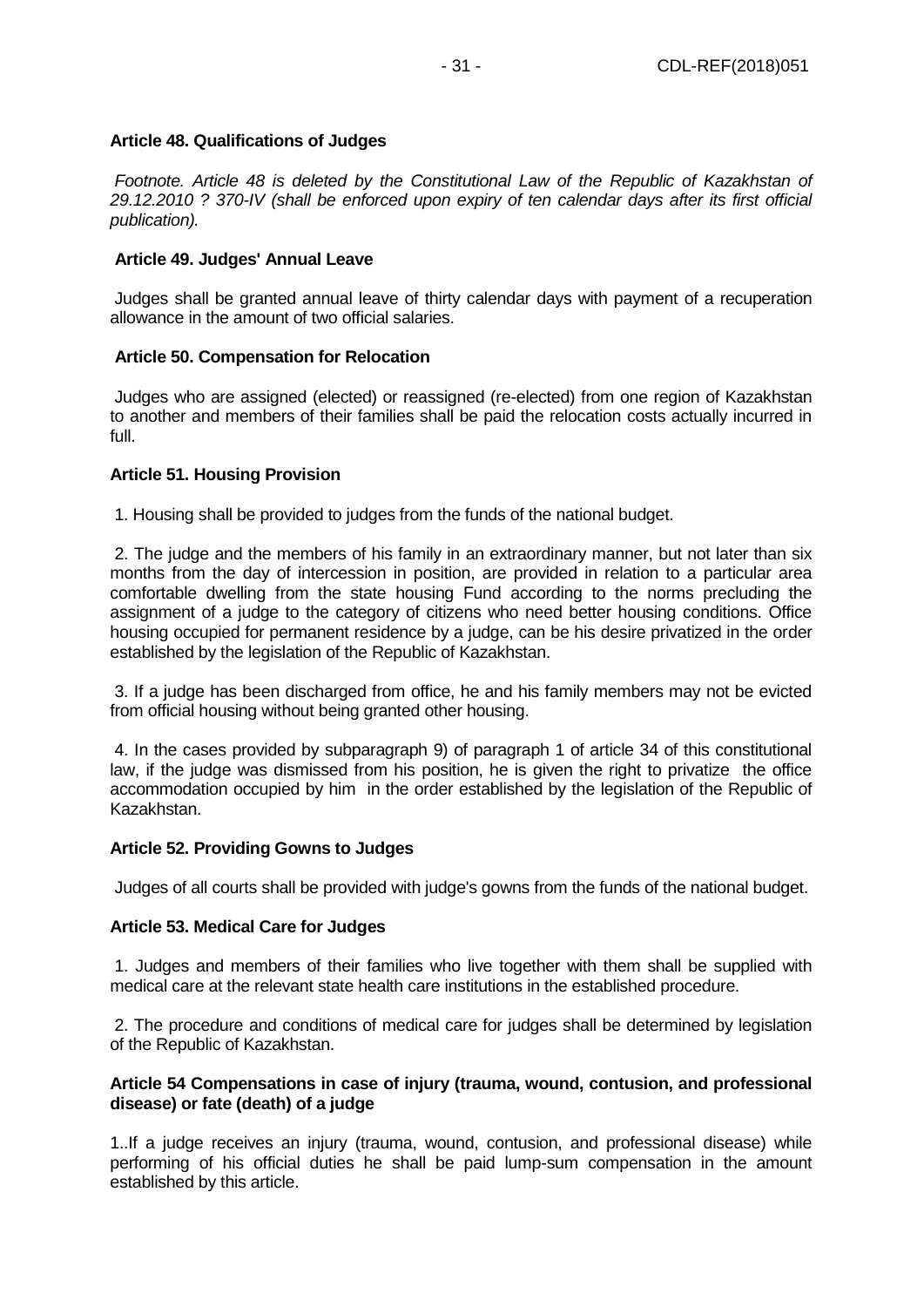2. In the event of fate (death) of a judge while performing official duties or within one year after termination of the judge's powers due to injury (trauma, wound, contusion, and professional disease), which has been received while performing official duties, the persons entitled to compensation shall be paid a lump sum compensation in the amount of sixty-month official salary according to the latest occupied position.

3. In determining disability to a judge, which occurred as a result of injury (trauma, wound, contusion, and professional disease), which has been received while performing official duties, he shall be paid lump sum compensation in the amount:

- 1) for the disabled person of the Group I-thirty-month official salary;
- 2) for the disabled person of the Group II eighteen-month official salary;
- 3) for the disabled person of the Group III six-month official salary.

4. If a judge while performing his official duties receives a serious injury (trauma, wound, contusion, and professional disease) which has not entailed the establishment of disability, he shall be paid a lump sum compensation in the amount of six-week official salary, slight injury - a half month's official salary.

5.The payment procedure of lump-sum compensation shall be determined by the Government of the Republic of Kazakhstan.

6. Lump-sum compensation shall not be paid if in the procedure established by legislation of the Republic of Kazakhstan, it is proved that injury (trauma, wound, contusion, and professional disease) or fate (death) of the judge occurred due to circumstances irrelevant to the performance of official duties.

## **Article 55. Compensation of Funeral Costs**

Lump-sum monetary compensation in the amount of three-month judge's salary at the corresponding office as of the moment of the judge's death shall be paid for the funeral of deceased or dead judges and pensioners who retired from the office of judge.

The payment procedure of lump-sum monetary compensation shall be determined by the Government of the Republic of Kazakhstan.

#### **Article 55-1. Deprivation of judge of guarantees on material and social security**

The judge at the time of termination of his powers on the basis of the decision of the Trial jury in connection with the Commission of a crime or discrediting misconduct that would impair the authority of the judiciary, failure to comply with the requirements of judicial ethics and failure to comply with other requirements set forth in article 28 of this constitutional law and on the basis of the decision on professional incompetence deprived:

1) the right for resignation and the guarantees of personal inviolability;

2) all the material and social guarantees, stipulated in Articles 51, 53, 54 and 55 of this Constitutional Law. "

## **Section 4. Support for Courts' Activity**

## **Article 56. Organizational, Financial and Technical Support for Courts' Activity**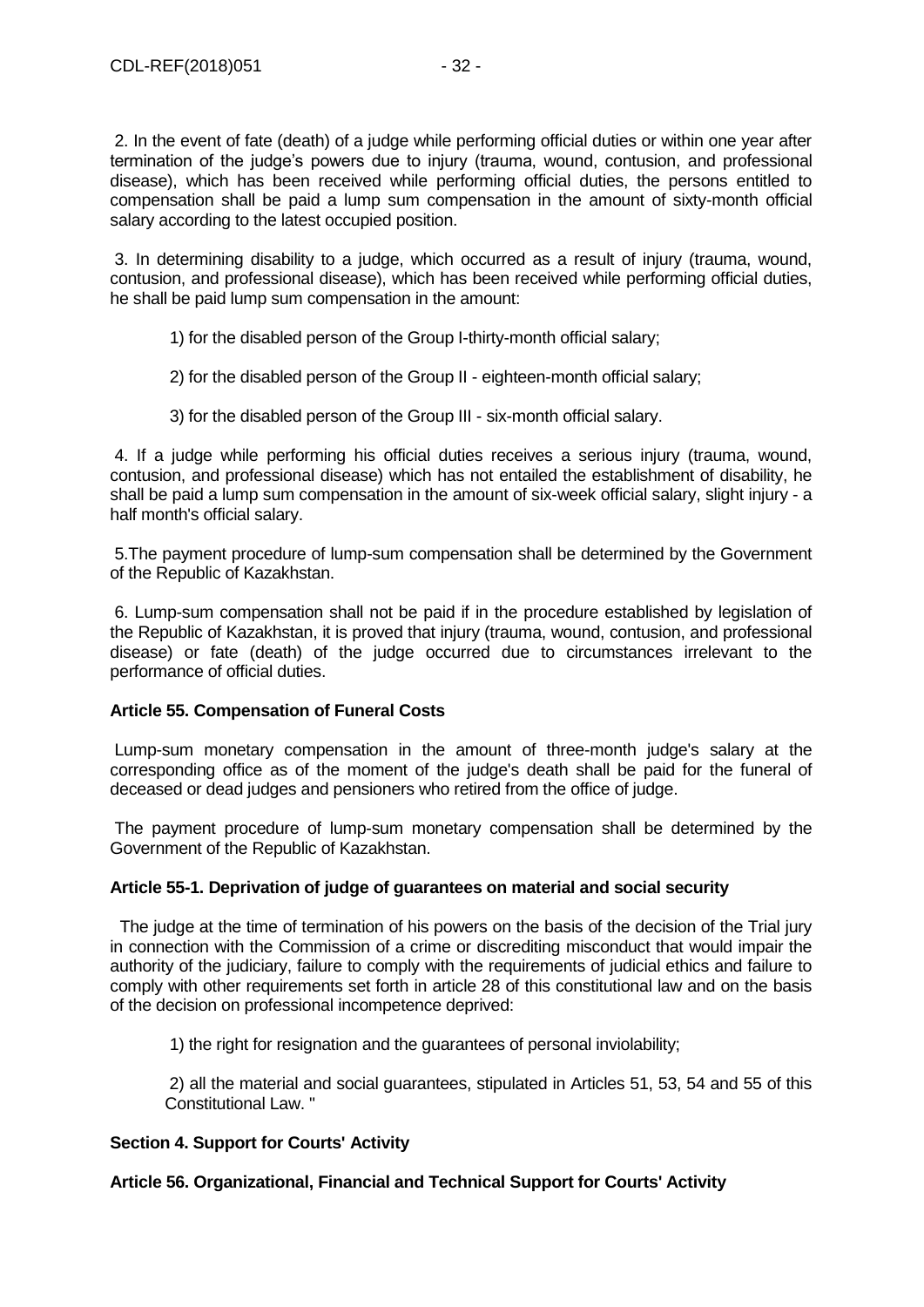1. Organizational, financial and technical support for the activity of the Supreme Court, local and other courts, provision of legal statistical documentary information to the authorized body in the field of legal statistics and special accounts in accordance with the legislation of the Republic of Kazakhstan shall be carried out by the authorized body, created by the President of the Republic of Kazakhstan.

2. The unified system of an authorized body shall be formed by the relevant state body and the territorial divisions of the authorized body in the regions and the cities of Astana and Almaty.

3. The competence of the authorized body shall be determined by a regulation approved by the President of the Republic of Kazakhstan.

4. The structure and list of staff of an authorized body shall be approved by the Chairman of the Supreme Court in the procedure stipulated by the legislation within the staff number limit approved by the President of the Republic of Kazakhstan.

5. The legal status and remuneration of employees of an authorized body shall be regulated by the legislation of the Republic of Kazakhstan on Public Service.

#### **Article 57. The Financing of Courts**

1. The Supreme Court, local and other courts of the Republic of Kazakhstan shall be financed from the funds of the national budget.

2. Budget of the Supreme Court, local and other courts must fully provide for the courts' exercise of their constitutional powers.

3. The use of funds allocated from the Republican budget for the activities of the international Council, determined by the authority.

4. The head of the authorized body is a member of the Republican budgetary Commission constituted in the manner prescribed by the Budget code of the Republic of Kazakhstan.

#### **Section 5. Concluding and Interim Provisions**

#### **Article 58. Legislative Acts Deemed to Have Lost Force**

The following shall be deemed to have lost force:

1. Law of the Kazakh SSR On Judicial System of the Kazakh SSR dated November 23, 1990 (Bulletin of the Supreme Soviet of the Kazakh SSR, 1990, No. 48, Article 443; Bulletin of the Supreme Court of the Republic of Kazakhstan, 1992, No. 8, Article 206; No. 11-12, Article 293; 1993, No. 8, Article 161; 1995, No. 23, Article 140).

2. Resolution of the Supreme Soviet of the Kazakh SSR On the Procedure of Giving Effect to the Law of the Kazakh SSR On Judicial System of the Kazakh SSR dated November 23, 1990 (Bulletin of the Supreme Soviet of the Kazakh SSR, 1990, No. 48, Article 444).

3. Edict No. 1545 of the President of the Republic of Kazakhstan Having Force of Law On Organizational Issues of Activity of the Supreme Court of the Republic of Kazakhstan dated February 7, 1994 (Collection of Acts of the President of the Republic of Kazakhstan and the Government of the Republic of Kazakhstan, 1994, No. 6, Article 62).